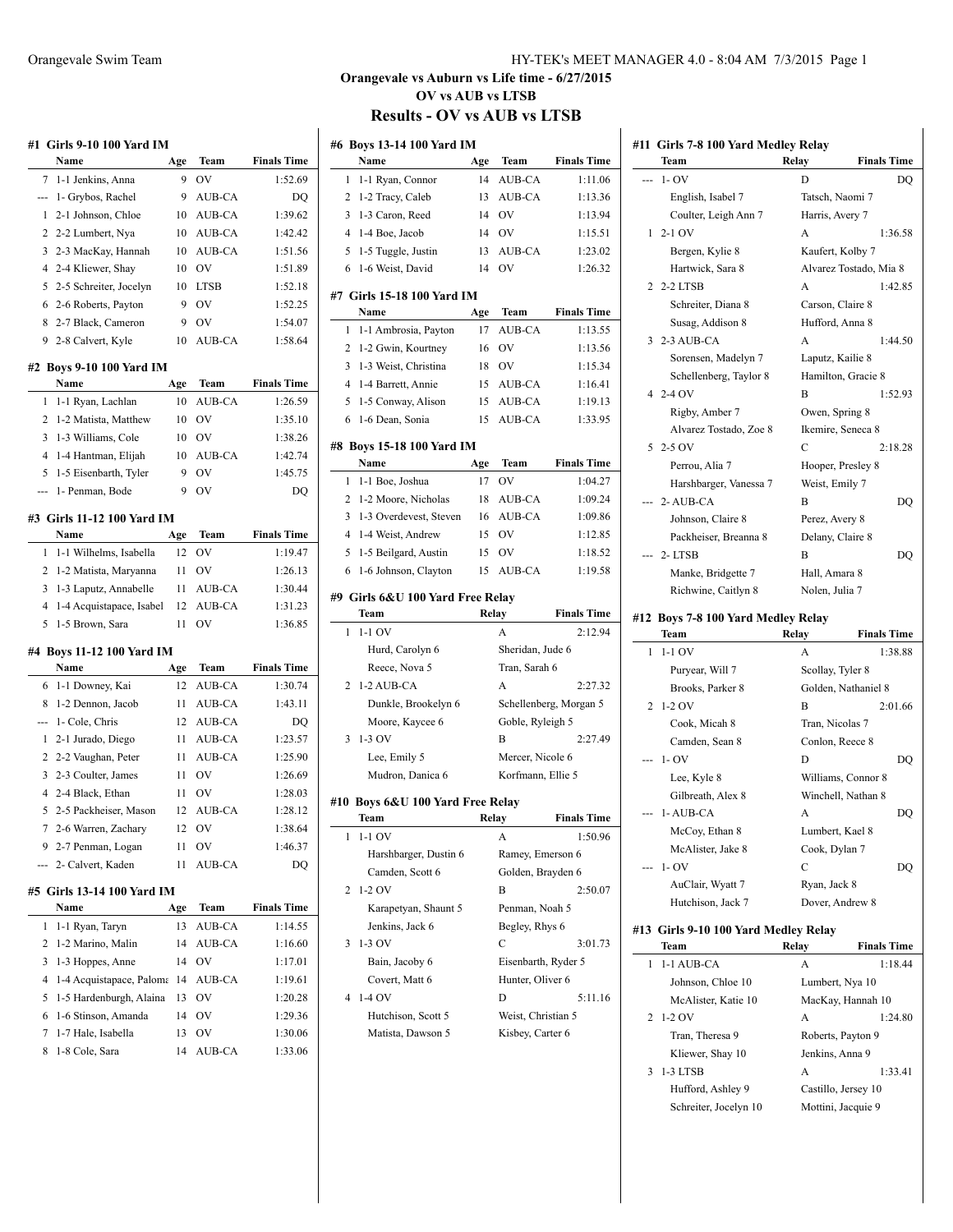#### **(#13 Girls 9-10 100 Yard Medley Relay)**

| $41-40V$               | B                   | 1:35.60 |
|------------------------|---------------------|---------|
| Rigby, Amanda 9        | Odom, Kristen 10    |         |
| Bernino, Lucy 9        | Black, Cameron 9    |         |
| $5-1-5$ AUB-CA         | B                   | 1:37.17 |
| Grybos, Rachel 9       | Calvert, Kyle 10    |         |
| Schellenberg, Sidney 9 | Baxter, Lilliana 10 |         |
| $6 - 1 - 6$ OV         | C                   | 1:47.45 |
| Perrou, Ailsa 9        | Sample, Hannah 9    |         |
| Roberts, Shelbie 9     | Pardo, Madalyn 9    |         |
| 7 1-7 AUB-CA           | C                   | 1:52.42 |
| Landgren, Julianne 10  | Belles, Emma 9      |         |
| Musser, Alicia 10      | Haight, Laynie 9    |         |
| $-1-OV$                | D                   | DО      |
| Summerhays, Heidi 10   | Harris, Kylie 9     |         |
| Summerhays, Hazel 9    | Audrain, Elena 9    |         |

#### **#14 Boys 9-10 100 Yard Medley Relay**

|   | Team                   | Relay            | <b>Finals Time</b>  |
|---|------------------------|------------------|---------------------|
| 1 | $1-1$ OV               | A                | 1:20.56             |
|   | Eisenbarth, Tyler 9    |                  | Matista, Matthew 10 |
|   | Williams, Cole 10      | Penman, Bode 9   |                     |
|   | 2 1-2 AUB-CA           | A                | 1:20.83             |
|   | Herlehy, Samuel 10     |                  | Hantman, Elijah 10  |
|   | Ryan, Lachlan 10       | Downey, Teo 10   |                     |
|   | $3 \t1-3$ OV           | B                | 1:31.31             |
|   | Hunter, Thomas 10      | Ramey, Benson 9  |                     |
|   | Harshbarger, Cyrus 9   | Bain, Riley 9    |                     |
|   | 4 1-4 OV               | D                | 1:36.29             |
|   | Weist, Ronnie 9        | Fear, Austin 10  |                     |
|   | Smith, Brennan 9       |                  | Bergen, Ryland 10   |
|   | $-1 - OV$              | C                | DO                  |
|   | Gabrielli, Marcello 10 | Brown, Steven 9  |                     |
|   | Begley, Zane 10        | Durgin, Elijah 9 |                     |

#### **#15 Girls 11-12 200 Yard Medley Relay**

| Team                       | Relay           | <b>Finals Time</b>      |
|----------------------------|-----------------|-------------------------|
| $1 - 1 - 1$ OV             | A               | 2:37.97                 |
| Wilson, Katelyn 12         |                 | Wilhelms, Isabella 12   |
| Alvarez Tostado, Fionnah 1 |                 | Matista, Maryanna 11    |
| $2$ 1-2 AUB-CA             | A               | 2:40.36                 |
| Mueller, Madesyn 12        |                 | Acquistapace, Isabel 12 |
| Laputz, Annabelle 11       |                 | Domeny, Gianna 12       |
| $3\;1-3\;0V$               | C               | 2:56.61                 |
| Brooks, Bridgitt 11        | Brown, Sara 11  |                         |
| Roberts, Savannah 11       | Caron, Ava 11   |                         |
| 4 1-4 OV                   | B               | 3:00.02                 |
| Smith, Hailee 12           |                 | Karapetyan, Rosa 11     |
| Bernino, Hannah 11         | Weist, Julia 12 |                         |
| 5 1-5 OV                   | D               | 3:43.98                 |
| Garcia, Luisa 11           |                 | Pellegrini, Ellie 12    |
| Cook, Corrina 12           | Fish, Josie 11  |                         |

#### **#16 Boys 11-12 200 Yard Medley Relay**

| Team              | Relav | <b>Finals Time</b>    |
|-------------------|-------|-----------------------|
| $1$ 1-1 AUB-CA    |       | 2:36.11               |
| Vaughan, Peter 11 |       | Lewandowski, Kelby 12 |
| Jurado, Diego 11  |       | Musser, William 11    |

## **Orangevale vs Auburn vs Life time - 6/27/2015 OV vs AUB vs LTSB**

| 11634165 - V T                                | <b>AS LEAD AS ELEM</b>                    |                    |                |                             |     |                     |                                  |
|-----------------------------------------------|-------------------------------------------|--------------------|----------------|-----------------------------|-----|---------------------|----------------------------------|
| 2 1-2 AUB-CA                                  | B                                         | 2:47.15            |                | 2 1-2 OV                    |     | А                   | 2:06.55                          |
| McCoy, Jackson 12                             | Downey, Kai 12                            |                    |                | Boe, Joshua 17              |     | Weist, Andrew 15    |                                  |
| Packheiser, Mason 12                          | Ellis, Josh 12                            |                    |                | Dill, Arthur 15             |     | Beilgard, Austin 15 |                                  |
| 3 1-3 AUB-CA                                  | С                                         | 2:52.47            |                |                             |     |                     |                                  |
| Hamilton, Wyatt 11                            | Dennon, Jacob 11                          |                    |                | #21 Girls 6&U 25 Yard Free  |     |                     |                                  |
| Morgan, Eli 11                                | Calvert, Kaden 11                         |                    |                | Name                        | Age | Team                | <b>Finals Time</b>               |
| 4 1-4 OV                                      | B                                         | 3:25.50            |                | 11 1-1 Evans, Lily          |     | 6 OV                | 37.88                            |
|                                               |                                           |                    |                | 12 1-2 Perez, Hailey        | 6   | AUB-CA              | 40.64                            |
| Conlon, Riley 11                              | Estigarribia, Daniel 12                   |                    |                | 15 1-3 Mercer, Nicole       | 6   | <b>OV</b>           | 47.15                            |
| Warren, Zachary 12                            | McCarthy, Gabriel 12                      |                    |                | 3 2-1 Korfmann, Ellie       | 5   | <b>OV</b>           | 32.04                            |
| $- - 1 - OV$                                  | C                                         | DQ                 |                | 6 2-2 Sheridan, Jude        | 6   | OV                  | 34.14                            |
| Hutton, Kevin 12                              | Pritulik, Daniel 12                       |                    |                | 9 2-3 Ragland, Emma         | 6   | <b>LTSB</b>         | 36.71                            |
| Butler, Rylee 11                              | Summerhays, Hunter 12                     |                    |                | 10 2-4 Lee, Emily           | 5   | <b>OV</b>           | 37.11                            |
| $- - 1 - OV$                                  | A                                         | DQ                 |                | 13 2-5 Goble, Ryleigh       | 5   | AUB-CA              | 42.08                            |
| Scollay, Cody 11                              | Cahill, Patrick 11                        |                    |                | 14 2-6 Mudron, Danica       | 6   | <b>OV</b>           | 45.10                            |
| Black, Ethan 11                               | Coulter, James 11                         |                    |                | 1 3-1 Mathiesen, Kaylee     |     | 6 LTSB              | 26.45                            |
| $-1-OV$                                       | D                                         | DQ                 |                |                             |     |                     |                                  |
|                                               |                                           |                    |                | 2 3-2 Tran, Sarah           | 6   | OV                  | 28.61                            |
| #17 Girls 13-14 200 Yard Medley Relay         |                                           |                    |                | 4 3-3 Fuchs, Ella           | 6   | LTSB                | 32.45                            |
| Team                                          | Relay                                     | <b>Finals Time</b> |                | 5 3-4 Hurd, Carolyn         | 6   | <b>OV</b>           | 32.95                            |
| 1 1-1 AUB-CA                                  | A                                         | 2:16.02            |                | 7 3-5 Dunkle, Brookelyn     |     | 6 AUB-CA            | 36.00                            |
| O'Brien, Dana 13                              | Ryan, Taryn 13                            |                    |                | 8 3-6 Moore, Kaycee         | 6   | AUB-CA              | 36.21                            |
| Marino, Malin 14                              | Huston, Katie 13                          |                    |                | 16 3-7 Schellenberg, Morgar | 5   | AUB-CA              | 52.15                            |
| 2 1-2 OV                                      | A                                         | 2:16.81            |                | 17 3-8 Reece, Nova          | 5   | <b>OV</b>           | 1:05.40                          |
| Hardenburgh, Alaina 13                        | Pagliaro, Greysha 13                      |                    |                |                             |     |                     |                                  |
| Hoppes, Anne 14                               | Brown, Laura 13                           |                    |                | #22 Boys 6&U 25 Yard Free   |     |                     |                                  |
| 3 1-3 AUB-CA                                  | B                                         | 2:38.33            |                | Name                        | Age | Team                | <b>Finals Time</b>               |
| Delany, Camille 14                            | Cole, Sara 14                             |                    |                | 13 1-1 Hutchison, Scott     | 5   | <b>OV</b>           | 52.52                            |
| Acquistapace, Paloma 14                       | Ambrosia, Kennedy 13                      |                    |                | 15 1-2 Karapetyan, Shaunt   |     | 5 OV                | 1:04.97                          |
| $-1-OV$                                       | B                                         | DQ                 |                | 16 1-3 Kisbey, Carter       | 6   | 0V                  | 1:09.27                          |
| Fish, Grace 14                                | Hale, Isabella 13                         |                    |                | 17 1-4 Matista, Dawson      |     | 5 OV                | 1:38.47                          |
|                                               |                                           |                    |                | 18 1-5 Weist, Christian     | 5   | OV                  | 2:41.53                          |
| Williams-Herron, Skyler 13 Stinson, Amanda 14 |                                           |                    |                | 7 2-1 Jenkins, Jack         | 6   | <b>OV</b>           | 34.81                            |
| #18 Boys 13-14 200 Yard Medley Relay          |                                           |                    |                | 8 2-2 Begley, Rhys          | 6   | OV                  | 35.16                            |
| Team                                          | Relay                                     | <b>Finals Time</b> |                | 10 2-3 Bain, Jacoby         | 6   | <b>OV</b>           | 41.23                            |
| 1 1-1 AUB-CA                                  | A                                         | 2:06.52            |                | 11 2-4 Eisenbarth, Ryder    | 5   | <b>OV</b>           | 46.82                            |
| Tracy, Caleb 13                               | Moore, Mitchell 13                        |                    |                | 12 2-5 Covert, Matt         | 6   | <b>OV</b>           | 48.55                            |
| Ryan, Connor 14                               | Wenger, Stuart 14                         |                    |                | 14 2-6 Hunter, Oliver       | 6   | <b>OV</b>           | 1:00.23                          |
| 2 1-2 OV                                      | A                                         | 2:17.43            |                | --- 2- Penman, Noah         | 5   | <b>OV</b>           | DQ                               |
| Boe, Jacob 14                                 | Odom, Grant 13                            |                    |                | 1 3-1 Calvert, Kelly        | 6   | AUB-CA              | 23.91                            |
| Caron, Reed 14                                |                                           |                    | $\overline{c}$ | 3-2 Golden, Brayden         | 6   | 0V                  | 24.45                            |
| $3\;1-3\;0V$                                  | Rosenberger, Vincent 13<br>B              | 2:46.90            |                |                             | 6   | OV                  |                                  |
|                                               |                                           |                    |                | 3 3-3 Camden, Scott         |     |                     | 26.73                            |
| Zapata, Wade 14                               | Dill, Laroy 14                            |                    |                | 4 3-4 Ramey, Emerson        | 6   | <b>OV</b>           | 26.93                            |
| Weist, David 14                               | Fish, Jackson 13                          |                    |                | 5 3-5 Harshbarger, Dustin   | 6   | <b>OV</b>           | 29.08                            |
| #19 Girls 15-18 200 Yard Medley Relay         |                                           |                    |                | 6 3-6 Pabon, Dominic        | 6   | LTSB                | 32.33                            |
| Team                                          | Relay                                     | <b>Finals Time</b> |                | 9 3-7 Lee, Callahan         |     | 5 AUB-CA            | 40.88                            |
| $1 - 1 - 1$ OV                                | A                                         | 2:10.24            |                | #23 Girls 7-8 25 Yard Free  |     |                     |                                  |
| 2 1-2 AUB-CA                                  | А                                         | 2:15.31            |                | Name                        | Age | Team                | <b>Finals Time</b>               |
| Musser, Katie 17                              | Vaughan, Abigail 15                       |                    |                | 22 1-1 Perrou, Alia         | 7   | OV                  | 32.94                            |
|                                               | Ambrosia, Payton 17                       |                    |                |                             |     |                     |                                  |
| Barrett, Annie 15                             |                                           |                    |                | 25 1-2 Makovey, Jessica     | 7   | OV                  | 37.58                            |
| 3 1-3 AUB-CA                                  | В                                         | 2:35.09            |                | 26 1-3 Tatsch, Naomi        | 7   | OV                  | 37.62                            |
|                                               | Dean, Sonia 15                            |                    |                | 27 1-4 Gier, Katelyn        | 7   | OV                  | 39.45                            |
| Musser, Crystal 15                            |                                           |                    |                | 28 1-5 Six, Ashlyn          | 7   | OV                  | 39.69                            |
| King, Madeleine 16                            | Conway, Alison 15                         |                    |                |                             |     |                     |                                  |
|                                               |                                           |                    |                | 10 2-1 Rigby, Amber         | 7   | OV                  |                                  |
| #20 Boys 15-18 200 Yard Medley Relay          |                                           |                    |                | 12 2-2 Patterson, Maggie    | 7   | AUB-CA              |                                  |
| Team                                          | Relay                                     | <b>Finals Time</b> |                | 16 2-3 Richwine, Caitlyn    | 8   | <b>LTSB</b>         |                                  |
| 1 1-1 AUB-CA                                  | A                                         | 1:57.91            |                | 17 2-4 Krepich, Allison     | 7   | <b>OV</b>           | 23.10<br>25.18<br>28.52<br>29.38 |
| Kosterman, Scott 18<br>Moore, Nicholas 18     | Kohler, Wyatt 17<br>Overdevest, Steven 16 |                    | 19             | 2-5 Weist, Emily            | 7   | 0V                  | 30.55                            |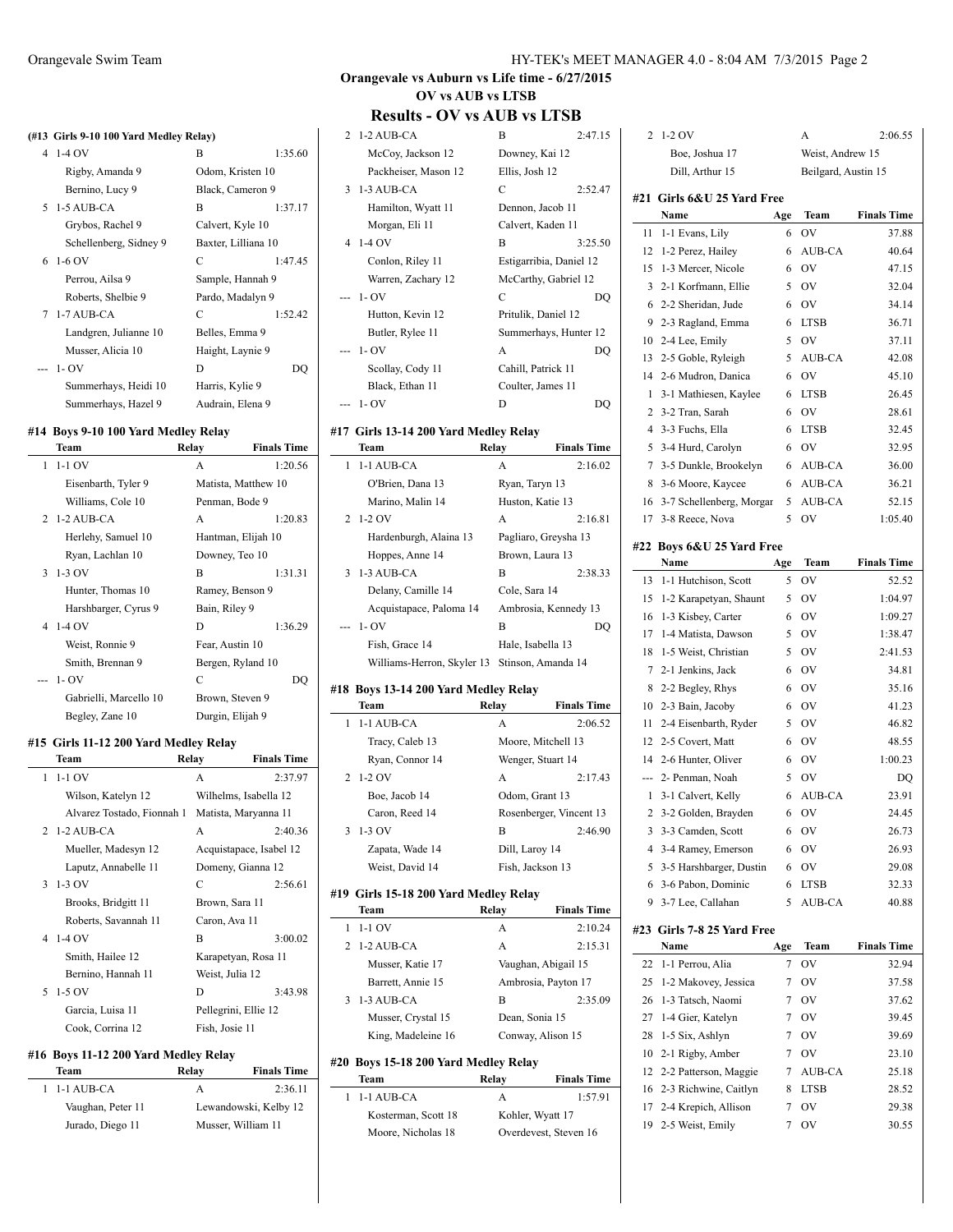|    | Name                         | Age | Team          | <b>Finals Time</b> |
|----|------------------------------|-----|---------------|--------------------|
|    | #24 Boys 7-8 25 Yard Free    |     |               |                    |
| 14 | 4-8 Schreiter, Diana         | 8   | <b>LTSB</b>   | 26.44              |
| 13 | 4-7 Delany, Claire           | 8   | <b>AUB-CA</b> | 25.74              |
| 9. | 4-6 Schellenberg, Taylor     | 8   | <b>AUB-CA</b> | 22.89              |
| 7  | 4-5 Alvarez Tostado, Zoe     | 8   | OV            | 21.38              |
| 5  | 4-4 Hamilton, Gracie         | 8   | AUB-CA        | 19.67              |
| 4  | 4-3 Carson, Claire           | 8   | <b>LTSB</b>   | 19.46              |
|    | 2 4-2 Bergen, Kylie          | 8   | OV            | 19.08              |
| 1  | 4-1 Alvarez Tostado, Mia     | 8   | OV            | 18.79              |
|    | 23 3-7 Moulton, Elizabeth    | 7   | <b>AUB-CA</b> | 35.75              |
| 18 | 3-6 Nolen, Julia             | 7   | <b>LTSB</b>   | 29.59              |
|    | 15 3-5 Packheiser, Breanna   | 8   | <b>AUB-CA</b> | 26.45              |
| 11 | 3-4 Ikemire, Seneca          | 8   | OV            | 23.21              |
| 8  | 3-3 Kaufert, Kolby           | 7   | OV            | 21.72              |
| 6  | 3-2 Susag, Addison           | 8   | <b>LTSB</b>   | 20.63              |
|    | 3 3-1 Hartwick, Sara         | 8   | OV            | 19.36              |
|    | 24 2-8 Manke, Bridgette      | 7   | <b>LTSB</b>   | 37.43              |
| 21 | 2-7 Harshbarger, Vanessa     | 7   | OV            | 31.57              |
|    | 20 2-6 Coulter, Leigh Ann    | 7   | OV            | 31.34              |
|    | (#23 Girls 7-8 25 Yard Free) |     |               |                    |

35.75 18.79  $19.08$ 19.46 19.67  $21.38$ 22.89

 $26.44$ 

|     | Name                    | Age | Team        | <b>Finals Time</b> |
|-----|-------------------------|-----|-------------|--------------------|
| 13  | 1-1 AuClair, Wyatt      | 7   | OV          | 27.73              |
| 14  | 1-2 Hutchison, Jack     | 7   | OV          | 28.00              |
| 19  | 1-3 Lee, Kyle           | 8   | OV          | 31.76              |
| 20  | 1-4 Williams, Connor    | 8   | OV          | 33.27              |
| 21  | 1-5 Ryan, Jack          | 8   | OV          | 33.62              |
| 22  | 1-6 Pardo, Joseph       | 8   | OV          | 40.80              |
| 5   | 2-1 Conlon, Reece       | 8   | OV          | 22.50              |
| 7   | 2-2 Puryear, Will       | 7   | OV          | 23.65              |
| 8   | 2-3 Dover, Andrew       | 8   | OV          | 24.22              |
| 9   | 2-4 Cook, Micah         | 8   | OV          | 24.45              |
| 12  | 2-5 Lee, Brad           | 8   | OV          | 27.07              |
| 15  | 2-6 Gilbreath, Alex     | 8   | OV          | 29.36              |
| 16  | 2-7 Camden, Sean        | 8   | OV          | 31.06              |
| 18  | 2-8 Winchell, Nathan    | 8   | OV          | 31.61              |
| 1   | 3-1 Lumbert, Kael       | 8   | AUB-CA      | 16.07              |
| 2   | 3-2 Scollay, Tyler      | 8   | OV          | 18.74              |
| 3   | 3-3 Brooks, Parker      | 8   | OV          | 21.83              |
| 4   | 3-4 Golden, Nathaniel   | 8   | OV          | 22.41              |
| 6   | 3-5 Cook, Dylan         | 7   | AUB-CA      | 22.89              |
| 10  | 3-6 MacKay, Benjamin    | 7   | AUB-CA      | 24.58              |
| 11  | 3-7 Ragland, Jordan     | 7   | <b>LTSB</b> | 26.43              |
| 17  | 3-8 Packheiser, Owen    | 7   | AUB-CA      | 31.43              |
| #25 | Girls 9-10 25 Yard Free |     |             |                    |
|     | Name                    | Age | Team        | <b>Finals Time</b> |
| 12  | 1-1 Summerhays, Heidi   | 10  | OV          | 22.65              |
| 15  | 1-2 Harris, Kylie       | 9   | OV          | 23.88              |
| 18  | 1-3 Pritulik, Olinka    | 10  | OV          | 26.70              |
| 19  | 1-4 Francia, Dailyn     | 9   | AUB-CA      | 27.38              |
| 20  | 1-5 Shaban, Hannah      | 9   | OV          | 27.73              |
| 21  | 1-6 Perrou, Ailsa       | 9   | OV          | 27.82              |
| 23  | 1-7 Summerhays, Hazel   | 9   | OV          | 36.89              |
|     |                         |     |             |                    |

 2-1 Haight, Laynie 9 AUB-CA 18.39 2-2 Rigby, Amanda 9 OV 20.86

## **Orangevale vs Auburn vs Life time - 6/27/2015 OV vs AUB vs LTSB**

| 11             | 2-3 Audrain, Elena           | 9   | OV            | 22.62              |
|----------------|------------------------------|-----|---------------|--------------------|
| 13             | 2-4 Belles, Emma             | 9   | <b>AUB-CA</b> | 23.18              |
| 14             | 2-5 Bowman, Kylie            | 9   | AUB-CA        | 23.76              |
| 16             | 2-6 Mottini, Jacquie         | 9   | <b>LTSB</b>   | 23.91              |
| 17             | 2-7 Pardo, Madalyn           | 9   | OV            | 25.70              |
| 22             | 2-8 Simon, Madelyn           | 9   | <b>LTSB</b>   | 28.29              |
| 1              | 3-1 Johnson, Chloe           | 10  | <b>AUB-CA</b> | 17.62              |
| 2              | 3-2 Castillo, Jersey         | 10  | <b>LTSB</b>   | 17.73              |
| 3              | 3-3 Baxter, Lilliana         | 10  | AUB-CA        | 18.21              |
| 5              | 3-4 MacKay, Hannah           | 10  | AUB-CA        | 18.53              |
| 6              | 3-5 Odom, Kristen            | 10  | OV            | 19.38              |
| 7              | 3-6 Hufford, Ashley          | 9   | <b>LTSB</b>   | 19.42              |
| 9              | 3-7 Roberts, Shelbie         | 9   | OV            | 20.92              |
| 10             | 3-8 Sample, Hannah           | 9   | OV            | 22.19              |
|                |                              |     |               |                    |
|                | #26 Boys 9-10 25 Yard Free   |     |               |                    |
|                | Name                         | Age | Team          | <b>Finals Time</b> |
| 12             | 1-1 Begley, Zane             | 10  | OV            | 21.98              |
| 14             | 1-2 AuClair, Matthew         | 10  | OV            | 22.16              |
| 18             | 1-3 Labelle, Jacob           | 10  | OV            | 30.80              |
| 19             | 1-4 Braxton, Travis          | 9   | OV            | 34.20              |
| 20             | 1-5 Umstead, Ryan            | 10  | OV            | 38.11              |
| 1              | 2-1 Durgin, Elijah           | 9   | OV            | 17.44              |
| 2              | 2-2 Harshbarger, Cyrus       | 9   | OV            | 18.97              |
| 3              | 2-3 Fear, Austin             | 10  | OV            | 19.11              |
| $\overline{4}$ | 2-4 Bergen, Ryland           | 10  | OV            | 19.17              |
| 7              | 2-5 Gabrielli, Marcello      | 10  | OV            | 19.85              |
| 8              | 2-6 Weist, Ronnie            | 9   | OV            | 19.92              |
| 11             | 2-7 Brown, Steven            | 9   | OV            | 20.82              |
| 16             | 2-8 Smith, Brennan           | 9   | OV            | 22.55              |
| 5              | 3-1 Bain, Riley              | 9   | OV            | 19.29              |
| 6              | 3-2 Herlehy, Samuel          | 10  | AUB-CA        | 19.35              |
| 9              | 3-3 Downey, Teo              | 10  | AUB-CA        | 20.09              |
| 10             | 3-4 Hunter, Thomas           | 10  | OV            | 20.77              |
| 13             | 3-5 Marriot, Levi            | 10  | AUB-CA        | 22.08              |
| 15             | 3-6 O'Conner, Jack           | 9   | AUB-CA        | 22.37              |
| 17             | 3-7 Kennedy, Gregory         | 10  | <b>LTSB</b>   | 23.56              |
|                | #27 Girls 11-12 50 Yard Free |     |               |                    |
|                | Name                         | Age | Team          | <b>Finals Time</b> |
| 12             | 1-1 Brooks, Bridgitt         | 11  | OV            | 41.58              |
| 14             | 1-2 Garcia, Luisa            | 11  | OV            | 44.71              |
| 15             | 1-3 Smith, Hailee            | 12  | OV            | 45.80              |
| 16             | 1-4 Six, Alana               | 11  | OV            | 46.79              |
| 18             | 1-5 Fish, Josie              | 11  | OV            | 50.69              |
| 5              | 2-1 Alvarez Tostado, Fior    | 11  | OV            | 36.07              |
| $\tau$         | 2-2 Bernino, Hannah          | 11  | OV            | 37.01              |
| 10             | 2-3 Roberts, Savannah        | 11  | OV            | 40.81              |
| 13             | 2-4 Cook, Corrina            | 12  | OV            | 42.73              |
| 17             | 2-5 Ramos-Mudd, Nina         | 11  | AUB-CA        | 49.03              |
| 1              | 3-1 Wilhelms, Isabella       | 12  | OV            | 31.06              |
| 2              | 3-2 Mueller, Madesyn         | 12  | AUB-CA        | 31.20              |
| 3              | 3-3 Weist, Julia             | 12  | OV            | 35.60              |
| 4              | 3-4 Karapetyan, Rosa         | 11  | OV            | 35.75              |
| 6              | 3-5 Schreiter, Francene      | 11  | LTSB          | 36.19              |
| 8              | 3-6 Caron, Ava               | 11  | OV            | 38.32              |
| 9              | 3-7 Latourette, Michelle     | 11  | AUB-CA        | 40.53              |

| 11     | 3-8 Rethi, Eliana            | 12       | AUB-CA        | 41.16              |  |  |
|--------|------------------------------|----------|---------------|--------------------|--|--|
| #28    | Bovs 11-12 50 Yard Free      |          |               |                    |  |  |
|        | Name                         | Age      | Team          | <b>Finals Time</b> |  |  |
| 12     | 1-1 Pritulik, Daniel         | 12       | ov            | 38.93              |  |  |
| 14     | 1-2 Penman, Logan            | 11       | OV            | 39.30              |  |  |
| 17     | 1-3 Summerhays, Hunter       | 12       | OV            | 47.53              |  |  |
| 18     | 1-4 Hutton, Kevin            | 12       | <b>OV</b>     | 50.23              |  |  |
| 19     | 1-5 Conlon, Riley            | 11       | OV            | 51.77              |  |  |
| 20     | 1-6 Butler, Rylee            | 11       | OV            | 51.97              |  |  |
| 9      | 2-1 Delany, Elliot           | 11       | AUB-CA        | 38.10              |  |  |
| 10     | 2-2 Hamilton, Wyatt          | 11       | AUB-CA        | 38.26              |  |  |
| 11     | 2-3 Warren, Zachary          | 12       | OV            | 38.30              |  |  |
| 13     | 2-4 Korn. Jason              | 12       | <b>AUB-CA</b> | 39.15              |  |  |
| 15     | 2-5 Estigarribia, Daniel     | 12       | OV            | 43.50              |  |  |
| 16     | 2-6 McCarthy, Gabriel        | 12       | OV            | 43.63              |  |  |
| 1      | 3-1 Jurado, Diego            | 11       | AUB-CA        | 29.93              |  |  |
| 2      | 3-2 Musser, William          | 11       | AUB-CA        | 34.80              |  |  |
| 3      | 3-3 Morgan, Eli              | 11       | AUB-CA        | 35.00              |  |  |
| 4      | 3-4 Lewandowski, Kelby       | 12       | AUB-CA        | 35.03              |  |  |
| 5      | 3-5 Calvert, Kaden           | 11       | AUB-CA        | 35.06              |  |  |
| 6      | 3-6 Scollay, Cody            | 11       | OV            | 35.67              |  |  |
| 7      | 3-7 Coulter, James           | 11       | OV            | 36.53              |  |  |
| 8      | 3-8 Cahill, Patrick          | 11       | OV            | 36.67              |  |  |
|        |                              |          |               |                    |  |  |
|        | #29 Girls 13-14 50 Yard Free |          |               |                    |  |  |
|        | Name                         | Age      | Team          | <b>Finals Time</b> |  |  |
| 7      | 1-1 Argo, Savannah           | 13       | OV            | 36.54              |  |  |
| 8      | 1-2 Nicholas, Shelby         | 13       | <b>OV</b>     | 36.60              |  |  |
| 9      | 1-3 Coulter, Catherine       | 13       | <b>OV</b>     | 36.75              |  |  |
| 1      | 2-1 O'Brien, Dana            | 13       | AUB-CA        | 27.50              |  |  |
| 2      | 2-2 Brown, Laura             | 13       | OV            | 30.43              |  |  |
| 3      | 2-3 Acquistapace, Paloma     | 14       | AUB-CA        | 32.45              |  |  |
| 4<br>5 | 2-4 Delany, Camille          | 14       | AUB-CA        | 32.67              |  |  |
|        | 2-5 Williams-Herron, Sky     | 13<br>14 | OV<br>OV      | 33.44<br>35.57     |  |  |
| 6      | 2-6 Fish, Grace              |          |               |                    |  |  |
|        | 10 2-7 Ambrosia, Kennedy     | 13       | AUB-CA        | 37.46              |  |  |
|        | #30 Boys 13-14 50 Yard Free  |          |               |                    |  |  |
|        | Name                         | Age      | Team          | <b>Finals Time</b> |  |  |
| 7      | 1-1 Fish, Jackson            | 13       | ov            | 35.01              |  |  |
| 8      | 1-2 Dill, Laroy              | 14       | OV            | 36.07              |  |  |
| 9      | 1-3 Hann, Noel               | 13       | OV            | 46.85              |  |  |
| 1      | 2-1 Moore, Mitchell          | 13       | AUB-CA        | 27.09              |  |  |
| 2      | 2-2 Wenger, Stuart           | 14       | AUB-CA        | 28.55              |  |  |
| 3      | 2-3 Caron, Reed              | 14       | OV            | 28.78              |  |  |
| 4      | 2-4 Zapata, Wade             | 14       | OV            | 29.25              |  |  |
| 5      | 2-5 Rosenberger, Vincent     | 13       | OV            | 32.57              |  |  |
| 6      | 2-6 Odom, Grant              | 13       | ov            | 33.42              |  |  |
| #31    | Girls 15-18 50 Yard Free     |          |               |                    |  |  |
|        | Name                         | Age      | Team          | <b>Finals Time</b> |  |  |
| $*1$   | 1-1 Debortoli, Natasha       | 16       | OV            | 28.09              |  |  |
| *1     | 1-1 Gwin, Kourtney           | 16       | OV            | 28.09              |  |  |
| 3      | 1-3 Musser, Katie            | 17       | AUB-CA        | 30.53              |  |  |
| 4      | 1-4 Conway, Alison           | 15       | AUB-CA        | 30.62              |  |  |
| 5      | 1-5 Cunningham, Emma         | 16       | AUB-CA        | 32.96              |  |  |
| 6      | 1-6 King, Madeleine          | 16       | AUB-CA        | 34.69              |  |  |
|        |                              |          |               |                    |  |  |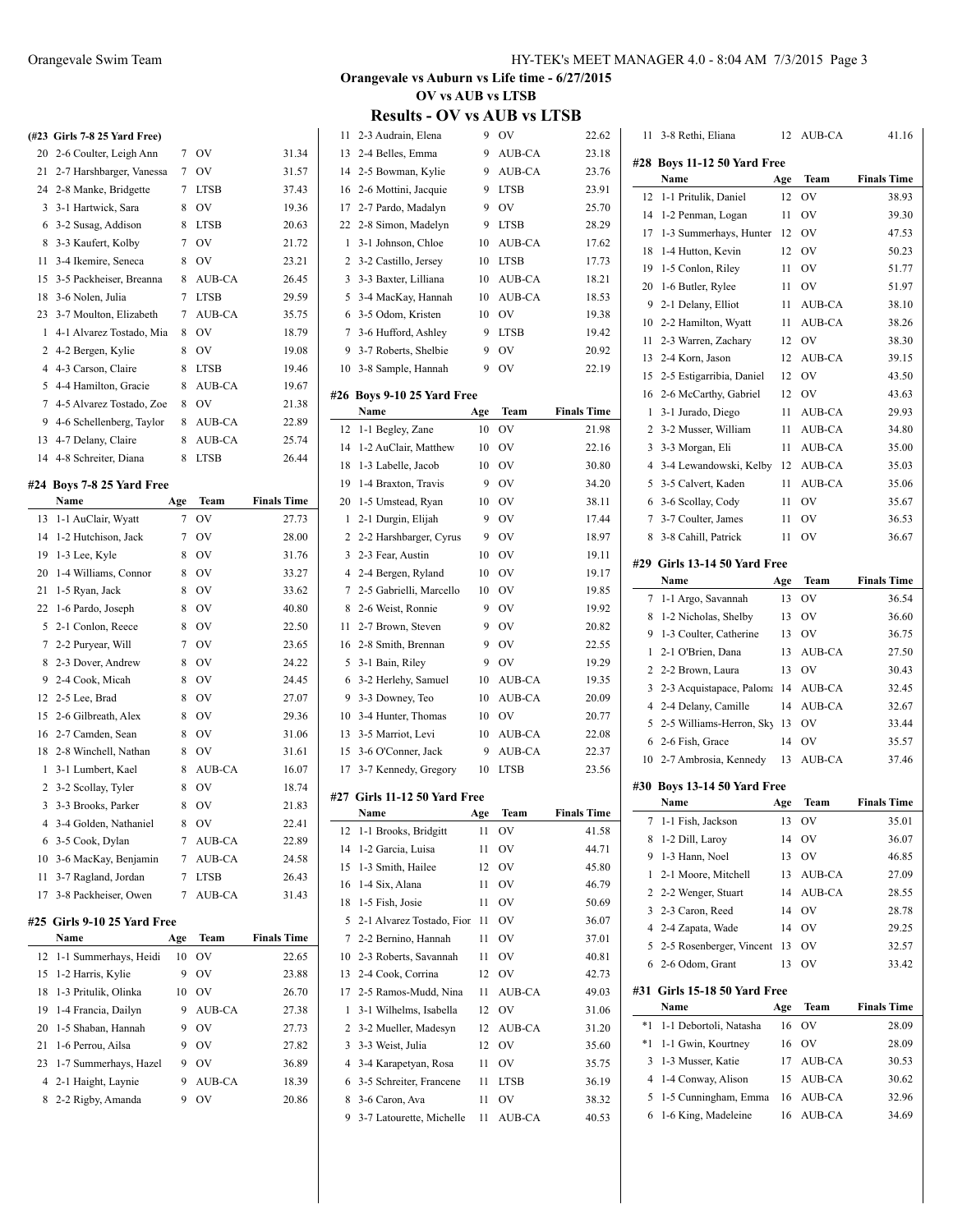|          | #32 Boys 15-18 50 Yard Free<br>Name  |           | Team          | <b>Finals Time</b> |
|----------|--------------------------------------|-----------|---------------|--------------------|
| 1        | 1-1 Kosterman, Scott                 | Age<br>18 | <b>AUB-CA</b> | 24.88              |
| 2        | 1-2 Kohler, Wyatt                    | 17        |               |                    |
| 3        | 1-3 Dill, Arthur                     | 15        | AUB-CA<br>OV  | 26.11<br>26.91     |
| 4        |                                      | 16        | OV            |                    |
| 5        | 1-4 Zapata, Jesse                    |           | OV            | 30.41              |
|          | 1-5 Coulter, Joshua                  | 15        |               | 39.20              |
|          | #33 Girls 6&U 25 Yard Back<br>Name   | Age       | Team          | <b>Finals Time</b> |
| 8        | 1-1 Perez, Hailey                    | 6         | AUB-CA        | 38.18              |
| 12       | 1-2 Mudron, Danica                   | 6         | <b>OV</b>     | 47.52              |
| 16       | 1-3 Mercer, Nicole                   | 6         | <b>OV</b>     | 1:04.98            |
| 5        | 2-1 Moore, Kaycee                    | 6         | AUB-CA        | 35.09              |
| 7        | 2-2 Hurd, Carolyn                    | 6         | <b>OV</b>     | 37.57              |
| 9        | 2-3 Lee, Emily                       | 5         | OV            | 39.84              |
| 10       | 2-4 Reece, Nova                      | 5         | <b>OV</b>     | 43.58              |
| 11       | 2-5 Ragland, Emma                    | 6         | <b>LTSB</b>   | 46.98              |
| 14       | 2-6 Schellenberg, Morgar             | 5         | AUB-CA        | 53.26              |
| 15       | 2-7 Evans, Lily                      | 6         | OV            | 55.66              |
| 1        | 3-1 Korfmann, Ellie                  | 5         | OV            | 30.65              |
| 2        | 3-2 Tran, Sarah                      | 6         | <b>OV</b>     | 31.82              |
| 3        | 3-3 Fuchs, Ella                      | 6         | <b>LTSB</b>   | 34.56              |
| 4        | 3-4 Sheridan, Jude                   | 6         | <b>OV</b>     | 34.76              |
| 6        | 3-5 Dunkle, Brookelyn                | 6         | AUB-CA        | 35.99              |
| 13       | 3-6 Goble, Ryleigh                   | 5         | AUB-CA        | 52.72              |
| ---      | 3- Mathiesen, Kaylee                 | 6         | <b>LTSB</b>   | DQ                 |
| #34      | Boys 6&U 25 Yard Back                |           |               |                    |
|          | Name                                 | Age       | Team          | <b>Finals Time</b> |
|          |                                      |           |               |                    |
|          |                                      | 5         |               |                    |
| 15       | 1-1 Matista, Dawson                  | 6         | OV            | 1:42.78            |
| 6        | 2-1 Jenkins, Jack                    | 6         | <b>OV</b>     | 40.12              |
| 8        | 2-2 Covert, Matt                     |           | <b>OV</b>     | 44.96              |
| 9        | 2-3 Penman, Noah                     | 5         | <b>OV</b>     | 46.16              |
| 11       | 2-4 Bain, Jacoby                     | 6         | <b>OV</b>     | 52.66              |
| 12       | 2-5 Begley, Rhys                     | 6         | OV            | 54.23              |
| 13       | 2-6 Eisenbarth, Ryder                | 5         | <b>OV</b>     | 1:02.12            |
| 14       | 2-7 Hutchison, Scott                 | 5         | <b>OV</b>     | 1:04.17            |
| ---      | 2- Hunter, Oliver                    | 6         | ov            | DQ                 |
| 1        | 3-1 Camden, Scott                    | 6         | OV            | 30.02              |
| 2        | 3-2 Golden, Brayden                  | 6         | OV            | 30.39              |
| 3        | 3-3 Ramey, Emerson                   | 6         | OV            | 30.79              |
| 4        | 3-4 Calvert, Kelly                   | 6         | AUB-CA        | 31.95              |
| 5        | 3-5 Harshbarger, Dustin              | 6         | OV            | 33.11              |
| 7        | 3-6 Pabon, Dominic                   | 6         | <b>LTSB</b>   | 42.82              |
| 10       | 3-7 Lee, Callahan                    | 5         | AUB-CA        | 48.35              |
| #35      | Girls 7-8 25 Yard Back               |           |               |                    |
|          | Name                                 | Age       | Team          | <b>Finals Time</b> |
| 19       | 1-1 Makovey, Jessica                 | 7         | OV            | 33.11              |
| 21       | 2-1 Coulter, Leigh Ann               | 7         | OV            | 34.84              |
| 24       | 2-2 Harris, Avery                    | 7         | OV            | 38.07              |
| 25       | 2-3 Perrou, Alia                     | 7         | OV            | 40.78              |
| 27       | 2-4 Krepich, Allison                 | 7         | OV            | 42.02              |
| 28       | 2-5 Harshbarger, Vanessa             | 7         | OV            | 43.00              |
| 29<br>31 | 2-6 Tatsch, Naomi<br>2-7 Six, Ashlyn | 7<br>7    | OV<br>OV      | 43.28<br>54.18     |

## **Orangevale vs Auburn vs Life time - 6/27/2015 OV vs AUB vs LTSB**

## **Results - OV vs AUB vs LTSB**

| --- | 2- Gier, Katelyn         | 7   | OV                            | DO                 |
|-----|--------------------------|-----|-------------------------------|--------------------|
| 10  | 3-1 Patterson, Maggie    | 7   | AUB-CA                        | 29.15              |
| 16  | 3-2 Owen, Spring         | 8   | OV                            | 31.37              |
| 17  | 3-3 Weist, Emily         | 7   | OV                            | 32.05              |
| 20  | 3-4 English, Isabel      | 7   | OV                            | 34.83              |
| 22  | 3-5 Packheiser, Breanna  | 8   | AUB-CA                        | 35.19              |
| 26  | 3-6 Nolen, Julia         | 7   | <b>LTSB</b>                   | 41.47              |
| 30  | 3-7 Manke, Bridgette     | 7   | <b>LTSB</b>                   | 45.77              |
| 4   | 4-1 Rigby, Amber         | 7   | OV                            | 26.41              |
| 8   | 4-2 Laputz, Kailie       | 8   | AUB-CA                        | 28.79              |
| 9   | 4-3 Richwine, Caitlyn    | 8   | <b>LTSB</b>                   | 29.02              |
| 12  | 4-4 Perez, Avery         | 8   | AUB-CA                        | 30.15              |
| 13  | 4-5 Ikemire, Seneca      | 8   | OV                            | 30.27              |
| 14  | 4-6 Hooper, Presley      | 8   | OV                            | 30.43              |
| 15  | 4-7 Johnson, Claire      | 8   | AUB-CA                        | 30.69              |
| 23  | 4-8 Hall, Amara          | 8   | <b>LTSB</b>                   | 36.57              |
| 1   | 5-1 Hufford, Anna        | 8   | <b>LTSB</b>                   | 23.96              |
| 2   | 5-2 Alvarez Tostado, Mia | 8   | OV                            | 24.19              |
| 3   | 5-3 Sorensen, Madelyn    | 7   | AUB-CA                        | 24.60              |
| 5   | 5-4 Alvarez Tostado, Zoe | 8   | OV                            | 26.44              |
| 6   | 5-5 Schellenberg, Taylor | 8   | AUB-CA                        | 27.68              |
| 7   | 5-6 Schreiter, Diana     | 8   | <b>LTSB</b>                   | 28.43              |
| 11  | 5-7 Kaufert, Kolby       | 7   | OV                            | 29.68              |
| 18  | 5-8 Moulton, Elizabeth   | 7   | AUB-CA                        | 32.76              |
|     |                          |     |                               |                    |
| #36 | Boys 7-8 25 Yard Back    |     |                               |                    |
|     | Name                     | Age | Team                          | <b>Finals Time</b> |
| 9   | 1-1 AuClair, Wyatt       | 7   | OV                            | 29.35              |
| 11  | 1-2 Lee, Brad            | 8   | OV                            | 30.88              |
| 12  | 1-3 Dover, Andrew        | 8   | OV                            | 30.90              |
| 19  | 1-4 Hutchison, Jack      | 7   | OV                            | 39.49              |
| 20  | 1-5 Winchell, Nathan     | 8   | OV                            | 39.97              |
| 21  | 1-6 Pardo, Joseph        | 8   | OV                            | 51.52              |
| 5   | 2-1 Golden, Nathaniel    | 8   | OV                            | 27.76              |
| 7   | 2-2 Gilbreath, Alex      | 8   | OV                            | 28.84              |
| 14  | 2-3 Cook, Micah          | 8   | OV                            | 31.70              |
| 15  | 2-4 Conlon, Reece        | 8   | OV                            | 31.78              |
| 16  | 2-5 Lee, Kyle            | 8   | OV                            | 33.18              |
| 17  | 2-6 Williams, Connor     | 8   | OV                            | 33.21              |
| 18  | 2-7 Packheiser, Owen     | 7   | AUB-CA                        | 35.17              |
| 1   | 3-1 Scollay, Tyler       | 8   | OV                            | 21.38              |
| 2   | 3-2 Tran, Nicolas        | 7   | OV                            | 24.61              |
| 3   | 3-3 Brooks, Parker       | 8   | OV                            | 26.10              |
| 4   | 3-4 Puryear, Will        | 7   | OV                            | 26.53              |
| 6   | 3-5 McCoy, Ethan         | 8   | AUB-CA                        | 27.89              |
| 8   | 3-6 Lewandowski, Julian  | 7   | AUB-CA                        | 28.85              |
| 10  | 3-7 Cook, Dylan          | 7   | AUB-CA                        | 29.72              |
| 13  | 3-8 Ragland, Jordan      | 7   | LTSB                          | 30.98              |
| #37 | Girls 9-10 25 Yard Back  |     |                               |                    |
|     | Name                     | Age | Team                          | <b>Finals Time</b> |
| 18  | 1-1 Shaban, Hannah       | 9   | $\overline{\text{O}}\text{V}$ | 30.02              |
| 22  | 1-2 Pritulik, Olinka     | 10  | OV                            | 34.10              |
| 10  | 2-1 Audrain, Elena       | 9   | OV                            | 26.19              |
| 12  | 2-2 Baxter, Lilliana     | 10  | AUB-CA                        | 27.05              |
| 15  | 2-3 Pardo, Madalyn       | 9   | OV                            | 29.40              |
| 20  | 2-4 Harris, Kylie        | 9   | OV                            | 33.22              |
|     |                          |     |                               |                    |

 $\sim$ 

 $\sim$ 

| 21             | 2-5 Bowman, Kylie                          | 9        | AUB-CA         | 33.54              |
|----------------|--------------------------------------------|----------|----------------|--------------------|
| 23             | 2-6 Summerhays, Hazel                      | 9        | OV             | 34.88              |
| 24             | 2-7 Moore, Kailee                          | 9        | AUB-CA         | 38.89              |
| 8              | 3-1 Musser, Alicia                         | 10       | AUB-CA         | 25.06              |
| 9              | 3-2 Belles, Emma                           | 9        | AUB-CA         | 25.54              |
| 11             | 3-3 Summerhays, Heidi                      | 10       | O <sub>V</sub> | 26.72              |
| 13             | 3-4 Odom, Kristen                          | 10       | OV             | 27.55              |
| 14             | 3-5 Schellenberg, Sidney                   | 9        | AUB-CA         | 28.20              |
| 17             | 3-6 Perrou, Ailsa                          | 9        | OV             | 29.69              |
| 19             | 3-7 Simon, Madelyn                         | 9        | <b>LTSB</b>    | 30.39              |
| 1              | 4-1 McAlister, Katie                       | 10       | AUB-CA         | 17.83              |
| 2              | 4-2 Schreiter, Jocelyn                     | 10       | <b>LTSB</b>    | 21.99              |
| 3              | 4-3 Johnson, Chloe                         | 10       | AUB-CA         | 23.05              |
| $\overline{4}$ | 4-4 Roberts, Shelbie                       | 9        | OV             | 24.47              |
| 5              | 4-5 Rigby, Amanda                          | 9        | OV             | 24.51              |
| 6              | 4-6 Black, Cameron                         | 9        | OV             | 24.63              |
| 7              | 4-7 Grybos, Rachel                         | 9        | AUB-CA         | 24.83              |
|                | 16 4-8 Mottini, Jacquie                    | 9        | LTSB           | 29.50              |
|                |                                            |          |                |                    |
|                | #38 Boys 9-10 25 Yard Back<br>Name         | Age      | Team           | <b>Finals Time</b> |
| 12             | 1-1 Fear, Austin                           | 10       | OV             | 26.09              |
| 16             | 1-2 Smith, Brennan                         | 9        | OV             | 28.29              |
| 18             | 1-3 AuClair, Matthew                       | 10       | OV             | 31.08              |
| 20             | 1-4 Labelle, Jacob                         | 10       | OV             | 38.17              |
| 21             | 1-5 Braxton, Travis                        | 9        | OV             | 42.44              |
| ---            | 1- Umstead, Ryan                           | 10       | OV             | DQ                 |
| 3              | 2-1 Durgin, Elijah                         | 9        | OV             | 22.25              |
| 8              | 2-2 Downey, Teo                            | 10       | AUB-CA         | 24.66              |
| 9              | 2-3 Weist, Ronnie                          | 9        | OV             | 25.23              |
| 10             | 2-4 Bain, Riley                            | 9        | OV             | 25.32              |
| 11             | 2-5 Bergen, Ryland                         | 10       | <b>OV</b>      | 25.49              |
| 14             | 2-6 Ramey, Benson                          | 9        | OV             | 27.97              |
| 15             | 2-7 Begley, Zane                           | 10       | <b>OV</b>      | 28.22              |
| 19             | 2-8 Marriot, Levi                          | 10       | AUB-CA         | 32.16              |
| 1              | 3-1 Ryan, Lachlan                          | 10       | AUB-CA         | 18.81              |
| 2              | 3-2 Eisenbarth, Tyler                      | 9        | OV             | 19.84              |
| 4              | 3-3 Dunkle, Zachary                        | 10       | AUB-CA         | 22.47              |
| 5              | 3-4 Hunter, Thomas                         | 10       | OV             | 22.80              |
| 6              | 3-5 Gabrielli, Marcello                    | 10       | ov             | 24.10              |
| 7              | 3-6 Brown, Steven                          | 9        | OV             | 24.52              |
| 13             | 3-7 Herlehy, Samuel                        | 10       | AUB-CA         | 26.13              |
| 17             | 3-8 Kennedy, Gregory                       | 10       | LTSB           | 31.05              |
|                |                                            |          |                |                    |
|                | #39 Girls 11-12 50 Yard Back               |          |                |                    |
|                | Name                                       | Age      | Team           | <b>Finals Time</b> |
| 6<br>7         | 1-1 Pellegrini, Ellie<br>1-2 Garcia, Luisa | 12<br>11 | OV<br>OV       | 50.22<br>51.49     |
| 9              | 1-3 Brooks, Bridgitt                       | 11       | OV             | 54.49              |
| 10             | 1-4 Smith, Hailee                          | 12       | OV             | 55.17              |
| 11             | 1-5 Six, Alana                             | 11       | OV             | 1:00.81            |
| 12             | 1-6 Fish, Josie                            | 11       | OV             | 1:02.41            |
| 1              | 2-1 Mueller, Madesyn                       | 12       | AUB-CA         | 36.79              |
| 2              | 2-2 Wilson, Katelyn                        | 12       | OV             | 43.97              |
| 3              | 2-3 Karapetyan, Rosa                       | 11       | OV             | 44.51              |
| 4              | 2-4 Weist, Julia                           | 12       | OV             | 46.28              |
| 5              | 2-5 Laputz, Annabelle                      | 11       | AUB-CA         | 46.34              |
|                |                                            |          |                |                    |
|                |                                            |          |                |                    |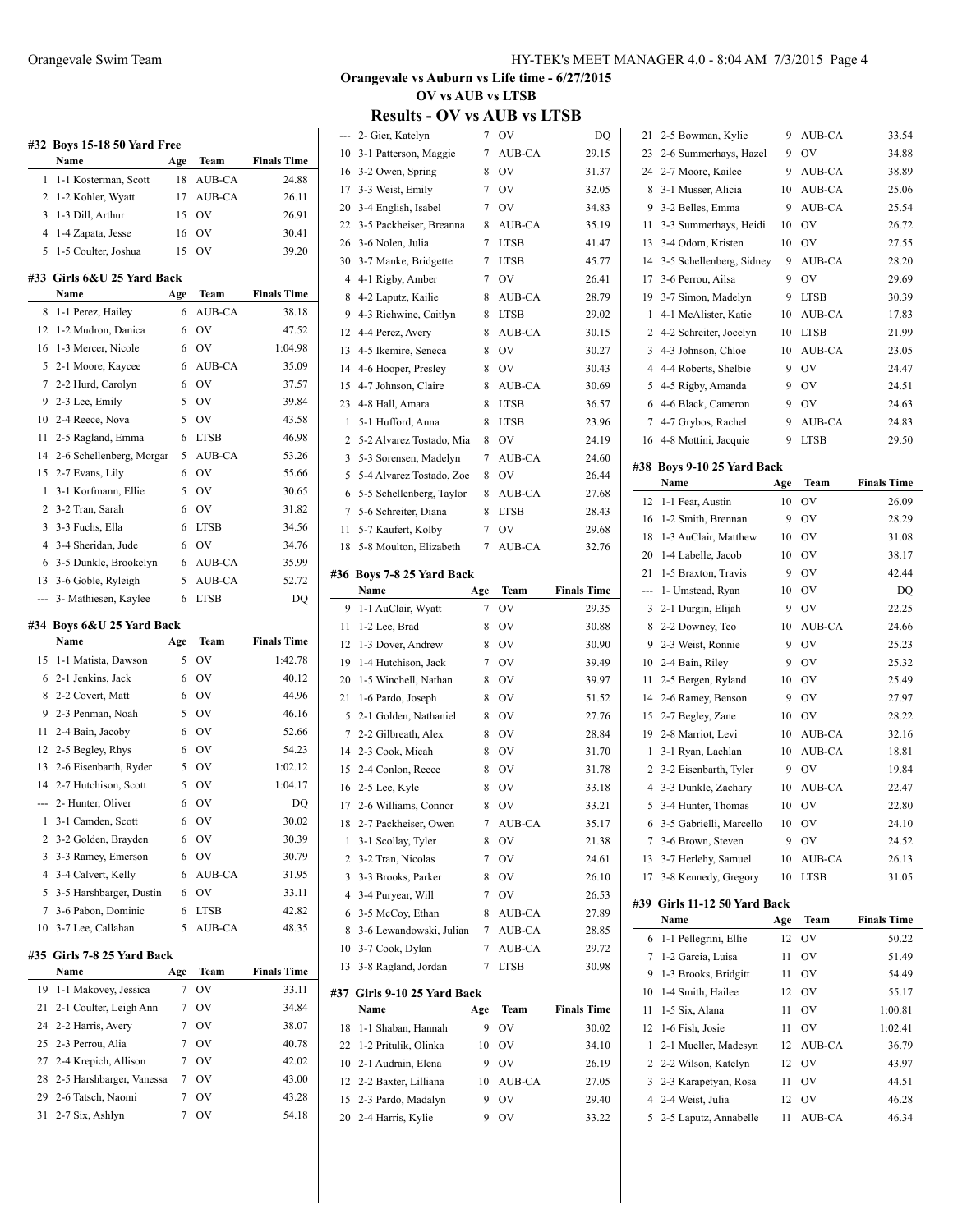|     | (#39 Girls 11-12 50 Yard Back)      |     |               |                    |
|-----|-------------------------------------|-----|---------------|--------------------|
| 8   | 2-6 Latourette, Michelle            | 11  | AUB-CA        | 52.72              |
| --- | 2- Ramos-Mudd, Nina                 | 11  | AUB-CA        | DQ                 |
|     | #40 Boys 11-12 50 Yard Back         |     |               |                    |
|     | Name                                | Age | Team          | <b>Finals Time</b> |
| 5   | 1-1 Penman, Logan                   | 11  | OV            | 45.65              |
| 7   | 1-2 Pritulik, Daniel                | 12  | OV            | 46.33              |
| 9   | 2-1 Morgan, Eli                     | 11  | <b>AUB-CA</b> | 50.07              |
| 10  | 2-2 Cole, Chris                     | 12  | AUB-CA        | 51.37              |
| 12  | 2-3 Musser, William                 | 11  | <b>AUB-CA</b> | 52.68              |
| 13  | 2-4 Summerhays, Hunter              | 12  | OV            | 53.54              |
| 15  | 2-5 Butler, Rylee                   | 11  | OV            | 58.74              |
| 16  | 2-6 Hutton, Kevin                   | 12  | OV            | 1:05.55            |
| --- | 2- Delany, Elliot                   | 11  | AUB-CA        | DQ                 |
| --- | 2- Troy, Christopher                | 11  | AUB-CA        | DQ                 |
| 1   | 3-1 Vaughan, Peter                  | 11  | AUB-CA        | 39.20              |
| 2   | 3-2 Scollay, Cody                   | 11  | OV            | 41.10              |
| 3   | 3-3 Lewandowski, Kelby              | 12  | AUB-CA        | 43.36              |
| 4   | 3-4 McCoy, Jackson                  | 12  | AUB-CA        | 45.59              |
| 6   | 3-5 Hamilton, Wyatt                 | 11  | AUB-CA        | 45.82              |
| 8   | 3-6 Dennon, Jacob                   | 11  | AUB-CA        | 47.90              |
| 11  | 3-7 McCarthy, Gabriel               | 12  | OV            | 52.06              |
| 14  | 3-8 Estigarribia, Daniel            | 12  | OV            | 54.48              |
| #41 | Girls 13-14 50 Yard Back            |     |               |                    |
|     | Name                                | Age | Team          | <b>Finals Time</b> |
| 7   | 1-1 Hale, Isabella                  | 13  | OV            | 45.93              |
| 8   | 1-2 Argo, Savannah                  | 13  | OV            | 46.05              |
| 9   | 1-3 Nicholas, Shelby                | 13  | OV            | 47.69              |
| 1   | 2-1 Ryan, Taryn                     | 13  | AUB-CA        | 34.61              |
| 2   | 2-2 Huston, Katie                   | 13  | AUB-CA        | 37.39              |
| 3   | 2-3 Brown, Laura                    | 13  | OV            | 38.16              |
| 4   | 2-4 Delany, Camille                 | 14  | AUB-CA        | 39.39              |
| 5   | 2-5 Fish, Grace                     | 14  | OV            | 40.89              |
| 6   | 2-6 Williams-Herron, Sky            | 13  | OV            | 41.49              |
|     |                                     |     |               |                    |
|     | #42 Boys 13-14 50 Yard Back<br>Name | Age | Team          | <b>Finals Time</b> |
| 7   | 1-1 Dill, Laroy                     | 14  | OV            | 53.58              |
| 8   | 1-2 Hann, Noel                      | 13  | OV            | 56.14              |
| 1   | 2-1 Tracy, Caleb                    | 13  | AUB-CA        | 32.00              |
| 2   | 2-2 Boe, Jacob                      | 14  | OV            | 32.48              |
| 3   | 2-3 Ryan, Connor                    | 14  | AUB-CA        | 35.07              |
| 4   | 2-4 Zapata, Wade                    | 14  | OV            | 37.94              |
| 5   |                                     |     | OV            |                    |
|     | 2-5 Rosenberger, Vincent            | 13  |               | 40.89<br>47.53     |
| 6   | 2-6 Fish, Jackson                   | 13  | OV            |                    |
| #43 | Girls 15-18 50 Yard Back            |     |               |                    |
|     | Name                                | Age | Team          | <b>Finals Time</b> |
| 8   | 1-1 King, Madeleine                 | 16  | AUB-CA        | 43.14              |
| --- | 1- Cunningham, Emma                 | 16  | AUB-CA        | DQ                 |
| 1   | 2-1 Williams, Alexis                | 18  | OV            | 32.32              |
| 2   | 2-2 Weist, Christina                | 18  | ov            | 33.96              |

 2-3 Debortoli, Natasha 16 OV 34.26 2-4 Ambrosia, Payton 17 AUB-CA 34.83 2-5 Vaughan, Abigail 15 AUB-CA 34.92

### **Orangevale vs Auburn vs Life time - 6/27/2015 OV vs AUB vs LTSB**

| 6              | 2-6 Boe, Taylor                           | 15      | OV                     | 35.31              |
|----------------|-------------------------------------------|---------|------------------------|--------------------|
| $\overline{7}$ | 2-7 Dean, Sonia                           | 15      | AUB-CA                 | 40.12              |
|                | #44 Boys 15-18 50 Yard Back               |         |                        |                    |
|                | Name                                      | Age     | Team                   | <b>Finals Time</b> |
| 1              | 1-1 Kosterman, Scott                      | 18      | <b>AUB-CA</b>          | 30.43              |
| 2              | 1-2 Overdevest, Steven                    | 16      | AUB-CA                 | 34.52              |
| 3              | 1-3 Dill, Arthur                          | 15      | OV                     | 34.83              |
|                | 4 1-4 Zapata, Jesse                       | 16      | OV                     | 35.58              |
| 5              | 1-5 Johnson, Clayton                      | 15      | AUB-CA                 | 38.37              |
| 6              | 1-6 Coulter, Joshua                       | 15      | OV                     | 57.86              |
|                | #45 Girls 7-8 25 Yard Breast              |         |                        |                    |
|                | Name                                      | Age     | Team                   | <b>Finals Time</b> |
|                | --- 1- Owen, Spring                       | 8       | OV                     | DQ                 |
|                | --- 1- Patterson, Maggie                  | 7       | AUB-CA                 | DQ                 |
|                | --- 1- Hooper, Presley                    | 8       | OV                     | DQ                 |
|                | --- 1- English, Isabel                    | 7       | OV                     | DQ                 |
| 1              | 2-1 Hartwick, Sara                        | 8       | <b>OV</b>              | 28.53              |
| 2              | 2-2 Sorensen, Madelyn                     | 7       | AUB-CA                 | 29.91              |
| 3              | 2-3 Carson, Claire                        | 8       | <b>LTSB</b>            | 30.51              |
| $\overline{4}$ | 2-4 Bergen, Kylie                         | 8       | OV                     | 31.59              |
| 5              | 2-5 Laputz, Kailie                        | 8       | AUB-CA                 | 33.44              |
| 6              | 2-6 Kaufert, Kolby                        | 7       | OV                     | 33.91              |
| $7^{\circ}$    | 2-7 Hall, Amara                           | 8       | <b>LTSB</b>            | 46.49              |
| ---            | 2- Perez, Avery                           | 8       | AUB-CA                 | DO                 |
|                | #46 Boys 7-8 25 Yard Breast               |         |                        |                    |
|                | Name                                      | Age     | Team                   | <b>Finals Time</b> |
|                |                                           |         |                        |                    |
| 5              | 1-1 Camden, Sean                          | 8       | $\overline{\text{OV}}$ | 34.73              |
| 6              | 1-2 Tran, Nicolas                         | 7       | OV                     | 35.65              |
| 1              | 2-1 Lumbert, Kael                         | 8       | AUB-CA                 | 25.03              |
| 2              | 2-2 Scollay, Tyler                        | 8       | OV                     | 25.39              |
| 3              | 2-3 McAlister, Jake                       | 8       | AUB-CA                 | 30.59              |
|                | 4 2-4 MacKay, Benjamin                    |         | 7 AUB-CA               | 31.29              |
|                | --- 2- Lewandowski, Julian                | 7       | AUB-CA                 | DQ                 |
|                | --- 2- Williams, Connor                   | 8       | OV                     | DQ                 |
|                | --- 2- Ryan, Jack                         | 8       | <b>OV</b>              | DQ                 |
|                |                                           |         |                        |                    |
|                | #47 Girls 9-10 25 Yard Breast<br>Name     |         |                        |                    |
|                |                                           | Age     | Team                   | <b>Finals Time</b> |
| 4              | 1-1 Tran, Theresa                         | 9       | OV                     |                    |
| 8              | 1-2 Jenkins, Anna                         | 9       | OV                     | 26.62              |
| 9              | 1-3 Black, Cameron                        | 9       | OV                     | 27.38              |
| 12             | 1-4 Baxter, Lilliana                      | 10      | AUB-CA                 | 33.19              |
| 13             | 1-5 Belles, Emma                          | 9       | AUB-CA                 | 34.96              |
| ---            | 1- Sample, Hannah                         | 9       | OV                     | DQ                 |
| ---            | 1- Moore, Kailee                          | 9       | AUB-CA                 | DQ                 |
| 1              | 2-1 Lumbert, Nya                          | 10      | <b>AUB-CA</b>          | 21.76              |
| 2              | 2-2 Roberts, Payton                       | 9       | OV                     | 23.03              |
| 3              | 2-3 MacKay, Hannah                        | 10      | AUB-CA                 | 24.87              |
| 5              | 2-4 Castillo, Jersey                      | 10      | <b>LTSB</b>            | 25.25              |
| 6              | 2-5 Kliewer, Shay                         | 10      | OV                     | 26.12              |
| 7              | 2-6 Bernino, Lucy                         | 9       | OV                     | 24.88<br>26.32     |
| 10<br>11       | 2-7 Hufford, Ashley<br>2-8 Musser, Alicia | 9<br>10 | LTSB<br>AUB-CA         | 27.60<br>29.91     |

|     | #48 Boys 9-10 25 Yard Breast           |     |               |                    |  |  |
|-----|----------------------------------------|-----|---------------|--------------------|--|--|
|     | Name                                   | Age | Team          | <b>Finals Time</b> |  |  |
| 6   | 1-1 Penman, Bode                       | 9   | OV            | 29.24              |  |  |
| --- | 1- Gabrielli, Marcello                 | 10  | OV            | DQ                 |  |  |
| 1   | 2-1 Hantman, Elijah                    | 10  | AUB-CA        | 21.19              |  |  |
| 2   | 2-2 Matista, Matthew                   | 10  | <b>OV</b>     | 22.69              |  |  |
| 3   | 2-3 Williams, Cole                     | 10  | OV            | 24.60              |  |  |
| 4   | 2-4 Ramey, Benson                      | 9   | OV            | 26.20              |  |  |
| 5   | 2-5 Eisenbarth, Tyler                  | 9   | OV            | 27.74              |  |  |
| --- | 2- O'Conner, Jack                      | 9   | <b>AUB-CA</b> | DO                 |  |  |
|     |                                        |     |               |                    |  |  |
|     | #49 Girls 11-12 50 Yard Breast<br>Name | Age | Team          | <b>Finals Time</b> |  |  |
| 4   | 1-1 Matista, Maryanna                  | 11  | OV            | 47.97              |  |  |
| 6   | 1-2 Caron, Ava                         | 11  | ov            | 50.71              |  |  |
| 8   |                                        |     | OV            | 57.08              |  |  |
|     | 1-3 Bernino, Hannah                    | 11  |               |                    |  |  |
| 12  | 1-4 Cook, Corrina                      | 12  | ov            | 1:13.24            |  |  |
| 1   | 2-1 Wilhelms, Isabella                 | 12  | OV            | 41.19              |  |  |
| 2   | 2-2 Acquistapace, Isabel               | 12  | AUB-CA        | 42.63              |  |  |
| 3   | 2-3 Brown, Sara                        | 11  | OV            | 45.76              |  |  |
| 5   | 2-4 Alvarez Tostado, Fior              | 11  | ov            | 48.00              |  |  |
| 7   | 2-5 Wilson, Katelyn                    | 12  | OV            | 55.76              |  |  |
| 9   | 2-6 Rethi, Eliana                      | 12  | AUB-CA        | 58.17              |  |  |
| 10  | 2-7 Latourette, Michelle               | 11  | AUB-CA        | 59.02              |  |  |
| 11  | 2-8 Schreiter, Francene                | 11  | LTSB          | 1:10.13            |  |  |
|     | #50 Boys 11-12 50 Yard Breast          |     |               |                    |  |  |
|     | Name                                   | Age | <b>Team</b>   | <b>Finals Time</b> |  |  |
| 6   | 1-1 Black, Ethan                       | 11  | OV            | 50.92              |  |  |
| 8   | 1-2 Delany, Elliot                     | 11  | AUB-CA        | 51.48              |  |  |
| 9   | 1-3 McCoy, Jackson                     | 12  | AUB-CA        | 57.32              |  |  |
| 1   | 2-1 Lewandowski, Kelby                 | 12  | AUB-CA        | 42.91              |  |  |
| 2   | 2-2 Downey, Kai                        | 12  | AUB-CA        | 43.38              |  |  |
| 3   | 2-3 Cahill, Patrick                    | 11  | <b>OV</b>     | 47.63              |  |  |
| 4   | 2-4 Coulter, James                     | 11  | OV            | 49.34              |  |  |
| 5   | 2-5 Musser, William                    | 11  | AUB-CA        | 50.14              |  |  |
| 7   | 2-6 Dennon, Jacob                      | 11  | <b>AUB-CA</b> | 51.03              |  |  |
| --- | 2- Conlon, Riley                       | 11  | OV            | DQ                 |  |  |
|     |                                        |     |               |                    |  |  |
| #51 | Girls 13-14 50 Yard Breast             |     |               |                    |  |  |
|     | Name                                   | Age | Team          | <b>Finals Time</b> |  |  |
| 3   | 1-1 Hoppes, Anne                       | 14  | OV            | 41.44              |  |  |
| 8   | 1-2 Stinson, Amanda                    | 14  | OV            | 46.04              |  |  |
| 9   | 1-3 Coulter, Catherine                 | 13  | OV            | 51.74              |  |  |
| 1   | 2-1 Pagliaro, Greysha                  | 13  | OV            | 35.93              |  |  |
| 2   | 2-2 Ryan, Taryn                        | 13  | AUB-CA        | 36.88              |  |  |
| 4   | 2-3 Hardenburgh, Alaina                | 13  | OV            | 41.96              |  |  |
| 5   | 2-4 Brown, Laura                       | 13  | OV            | 43.15              |  |  |
| 6   | 2-5 Huston, Katie                      | 13  | AUB-CA        | 44.70              |  |  |
| 7   | 2-6 Cole, Sara                         | 14  | AUB-CA        | 45.23              |  |  |
| 10  | 2-7 Ambrosia, Kennedy                  | 13  | AUB-CA        | 55.64              |  |  |
|     | #52 Boys 13-14 50 Yard Breast          |     |               |                    |  |  |
|     | Name                                   | Age | Team          | <b>Finals Time</b> |  |  |
| 1   | 1-1 Moore, Mitchell                    | 13  | AUB-CA        | 35.21              |  |  |
| 2   | 1-2 Tuggle, Justin                     | 13  | AUB-CA        | 36.73              |  |  |
| 3   | 1-3 Boe, Jacob                         | 14  | OV            | 40.91              |  |  |
|     |                                        |     |               |                    |  |  |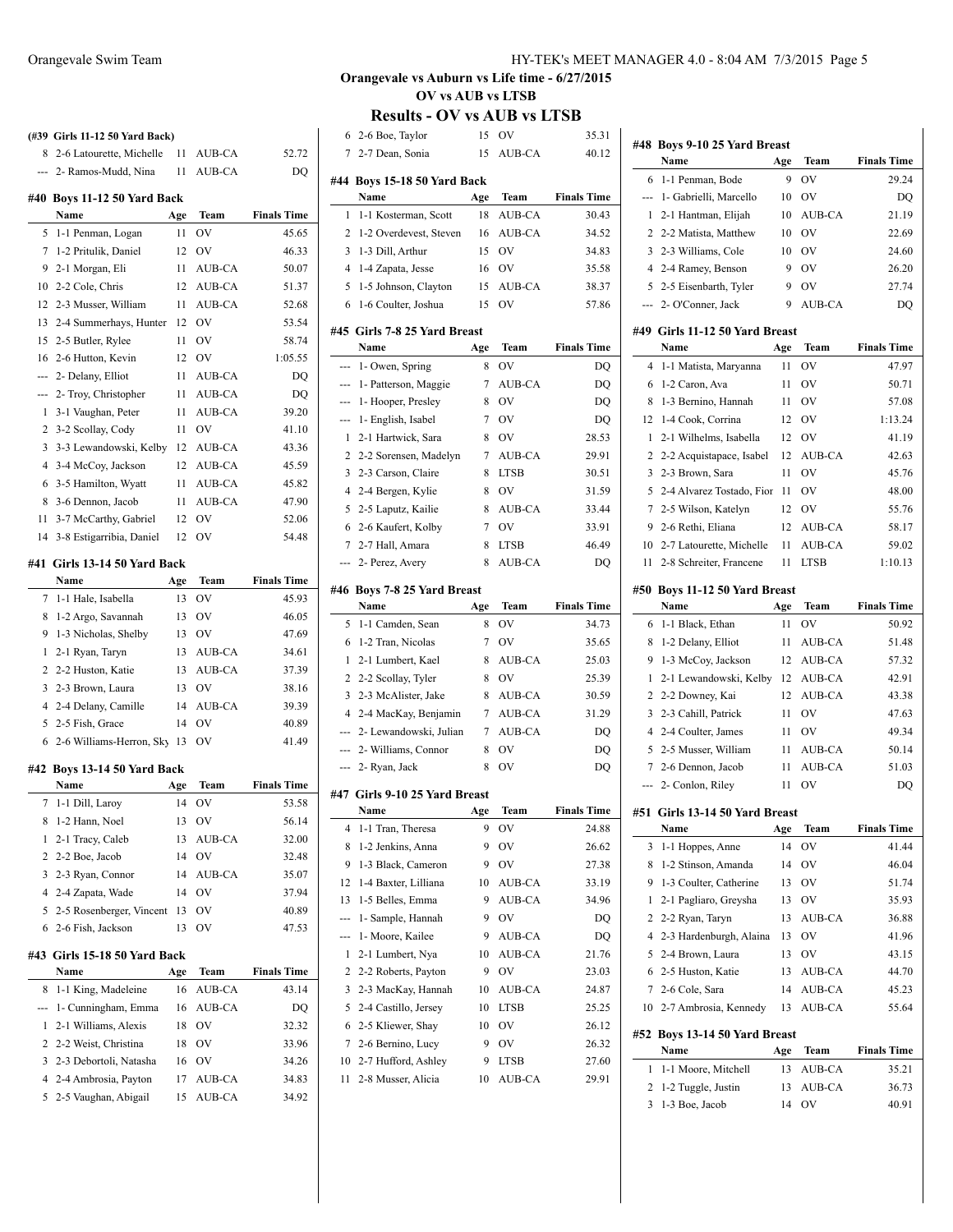| 4      | (#52 Boys 13-14 50 Yard Breast)<br>1-4 Davis, Andrew | 13             | AUB-CA        | 44.99              |
|--------|------------------------------------------------------|----------------|---------------|--------------------|
|        | #53 Girls 15-18 50 Yard Breast                       |                |               |                    |
|        | Name                                                 | Age            | Team          | <b>Finals Time</b> |
| 1      | 1-1 Vaughan, Abigail                                 | 15             | AUB-CA        | 38.99              |
| 2      | 1-2 Musser, Katie                                    | 17             | AUB-CA        | 41.29              |
| 3      | 1-3 Boe, Taylor                                      | 15             | OV            | 43.05              |
| 4      | 1-4 Cunningham, Emma                                 | 16             | AUB-CA        | 43.21              |
| 5      | 1-5 Conway, Alison                                   | 15             | AUB-CA        | 43.38              |
| 6      | 1-6 Musser, Crystal                                  | 15             | <b>AUB-CA</b> | 47.60              |
| 7      | 1-7 Warren, Katelyn                                  | 16             | OV            | 1:02.95            |
|        |                                                      |                |               |                    |
|        | #54 Boys 15-18 50 Yard Breast<br>Name                | Age            | Team          | <b>Finals Time</b> |
| 1      | 1-1 Kohler, Wyatt                                    | 17             | AUB-CA        | 32.92              |
| 2      | 1-2 Boe, Joshua                                      | 17             | OV            | 33.85              |
| 3      | 1-3 Moore, Nicholas                                  | 18             | AUB-CA        | 36.00              |
| 4      | 1-4 Weist, Andrew                                    | 15             | OV            | 39.53              |
| 5      | 1-5 Sharp, Aaron                                     | 16             | AUB-CA        | 39.74              |
| 6      | 1-6 Beilgard, Austin                                 | 15             | OV            | 42.28              |
|        |                                                      |                |               |                    |
|        | #55 Girls 7-8 50 Yard Free                           |                |               |                    |
|        | Name                                                 | Age            | Team          | <b>Finals Time</b> |
| 11     | 1-1 Weist, Emily                                     | 7              | OV            | 1:07.84            |
| 20     | 1-2 Makovey, Jessica                                 | 7              | OV            | 1:19.20            |
| 3      | 2-1 Susag, Addison                                   | 8              | <b>LTSB</b>   | 46.87              |
| 13     | 2-2 Harshbarger, Vanessa                             | 7              | OV            | 1:09.17            |
| 15     | 2-3 Richwine, Caitlyn                                | 8              | <b>LTSB</b>   | 1:11.00            |
| 19     | 2-4 Hooper, Presley                                  | 8              | OV            | 1:17.95            |
| 21     | 2-5 Perrou, Alia                                     | 7              | <b>OV</b>     | 1:25.24            |
| 23     | 2-6 Tatsch, Naomi                                    | 7              | <b>OV</b>     | 1:31.16            |
| 24     | 2-7 Gier, Katelyn                                    | 7              | <b>OV</b>     | 1:31.57            |
| 25     | 2-8 Six, Ashlyn                                      | 7              | <b>OV</b>     | 1:39.22            |
| 7      | 3-1 Rigby, Amber                                     | 7              | <b>OV</b>     | 59.22              |
| 8      | 3-2 Delany, Claire                                   | 8              | AUB-CA        | 59.63              |
|        | 12 3-3 English, Isabel                               | 7              | OV            | 1:07.87            |
| 14     | 3-4 Krepich, Allison                                 | 7              | OV            | 1:09.20            |
| 16     | 3-5 Harris, Avery                                    | 7              | OV            | 1:11.47            |
| 17     | 3-6 Nolen, Julia                                     | $\overline{7}$ | <b>LTSB</b>   | 1:12.50            |
| 18     | 3-7 Coulter, Leigh Ann                               | 7              | OV            | 1:12.63            |
| 22     | 3-8 Manke, Bridgette                                 | 7              | <b>LTSB</b>   | 1:25.55            |
| 1      | 4-1 Alvarez Tostado, Mia                             | 8              | OV            | 40.04              |
| 2      | 4-2 Hamilton, Gracie                                 | 8              | AUB-CA        | 43.87              |
| 4      | 4-3 Alvarez Tostado, Zoe                             | 8              | OV            | 49.44              |
| 5      | 4-4 Ikemire, Seneca                                  | 8              | OV            | 53.76              |
| 6      | 4-5 Hufford, Anna                                    | 8              | LTSB          | 57.28              |
| 9      | 4-6 Johnson, Claire                                  | 8              | AUB-CA        | 1:05.32            |
|        | 10 4-7 Laputz, Kailie                                | 8              | AUB-CA        | 1:07.36            |
| ---    | 4- Carson, Claire                                    | 8              | LTSB          | DQ                 |
|        | #56 Boys 7-8 50 Yard Free                            |                |               |                    |
|        | Name                                                 | Age            | Team          | <b>Finals Time</b> |
|        |                                                      |                |               |                    |
| 8      | 1-1 AuClair, Wyatt                                   | 7              | OV            | 1:01.50            |
| 16     | 1-2 Pardo, Joseph                                    | 8              | OV            | 1:34.21            |
| 5<br>9 | 2-1 Tran, Nicolas<br>2-2 Gilbreath, Alex             | 7<br>8         | OV<br>OV      | 53.94<br>1:03.15   |

## **Orangevale vs Auburn vs Life time - 6/27/2015 OV vs AUB vs LTSB**

| 10             | 2-3 Lee, Brad            | 8   | OV            | 1:03.25            |
|----------------|--------------------------|-----|---------------|--------------------|
| 12             | 2-4 Lee, Kyle            | 8   | OV            | 1:12.99            |
| 13             | 2-5 Hutchison, Jack      | 7   | OV            | 1:13.14            |
| 14             | 2-6 Winchell, Nathan     | 8   | <b>OV</b>     | 1:15.30            |
| 15             |                          | 8   | <b>OV</b>     | 1:15.66            |
|                | 2-7 Ryan, Jack           |     |               |                    |
| $\mathbf{1}$   | 3-1 McAlister, Jake      | 8   | AUB-CA        | 47.40              |
| 2              | 3-2 Cook, Dylan          | 7   | AUB-CA        | 48.94              |
| 3              | 3-3 Puryear, Will        | 7   | OV            | 51.81              |
| $\overline{4}$ | 3-4 Cook, Micah          | 8   | OV            | 53.89              |
| 6              | 3-5 Dover, Andrew        | 8   | <b>OV</b>     | 55.84              |
| 7              | 3-6 Lewandowski, Julian  | 7   | AUB-CA        | 57.94              |
| 11             | 3-7 Conlon, Reece        | 8   | OV            | 1:11.58            |
| #57            | Girls 9-10 50 Yard Free  |     |               |                    |
|                | Name                     | Age | Team          | <b>Finals Time</b> |
| 11             | 1-1 Francia, Dailyn      | 9   | <b>AUB-CA</b> | 52.65              |
| 12             | 1-2 Harris, Kylie        | 9   | OV            | 53.20              |
| 14             | 1-3 Audrain, Elena       | 9   | OV            | 55.02              |
| 16             | 1-4 Summerhays, Heidi    | 10  | OV            | 57.84              |
| 19             | 1-5 Pritulik, Olinka     | 10  | OV            | 1:02.36            |
| 20             | 1-6 Shaban, Hannah       | 9   | <b>OV</b>     | 1:11.32            |
| 21             | 1-7 Summerhays, Hazel    | 9   | <b>OV</b>     | 1:20.67            |
| $\overline{4}$ | 2-1 Haight, Laynie       | 9   | AUB-CA        | 42.43              |
| 5              | 2-2 Odom, Kristen        | 10  | <b>OV</b>     | 43.52              |
| 6              | 2-3 Schellenberg, Sidney | 9   | AUB-CA        | 45.54              |
| 13             | 2-4 Bowman, Kylie        | 9   | AUB-CA        | 53.66              |
| 15             | 2-5 Pardo, Madalyn       | 9   | OV            | 56.06              |
| 17             | 2-6 Simon, Madelyn       | 9   | <b>LTSB</b>   | 59.58              |
| 18             | 2-7 Perrou, Ailsa        | 9   | OV            | 1:01.09            |
| 1              | 3-1 McAlister, Katie     | 10  | AUB-CA        | 31.07              |
| $\overline{2}$ | 3-2 Tran, Theresa        | 9   | <b>OV</b>     | 38.26              |
| 3              | 3-3 Castillo, Jersey     | 10  | <b>LTSB</b>   | 40.54              |
| *6             | 3-4 Calvert, Kyle        | 10  | AUB-CA        | 45.54              |
| *6             | 3-4 Bernino, Lucy        | 9   | OV            | 45.54              |
| 9              | 3-6 Rigby, Amanda        | 9   | OV            | 46.73              |
| 10             | 3-7 Grybos, Rachel       | 9   | AUB-CA        | 47.11              |
|                |                          |     |               |                    |
| #58            | Boys 9-10 50 Yard Free   |     |               |                    |
|                | Name                     | Age | Team          | <b>Finals Time</b> |
| 13             | 1-1 AuClair, Matthew     | 10  | OV            | 51.84              |
| 15             | 1-2 Labelle, Jacob       | 10  | OV            | 1:07.15            |
| 7              | 2-1 Fear, Austin         | 10  | OV            | 44.33              |
| 8              | 2-2 Harshbarger, Cyrus   | 9   | OV            | 44.81              |
| 9              | 2-3 Brown, Steven        | 9   | OV            | 46.71              |
| 11             | 2-4 Smith, Brennan       | 9   | OV            | 50.55              |
| 12             | 2-5 Ramey, Benson        | 9   | OV            | 51.21              |
| 14             | 2-6 Begley, Zane         | 10  | OV            | 1:04.26            |
| 16             | 2-7 Braxton, Travis      | 9   | OV            | 1:21.20            |
| 17             | 2-8 Umstead, Ryan        | 10  | OV            | 1:40.13            |
| $\mathbf{1}$   | 3-1 Ryan, Lachlan        | 10  | AUB-CA        | 32.41              |
| 2              | 3-2 Durgin, Elijah       | 9   | OV            | 38.65              |
| 3              | 3-3 Dunkle, Zachary      | 10  | AUB-CA        | 42.00              |
| 4              | 3-4 Downey, Teo          | 10  | AUB-CA        | 42.96              |
| 5              | 3-5 Hunter, Thomas       | 10  | OV            | 43.15              |
| 6              | 3-6 Weist, Ronnie        | 9   | OV            | 43.62              |
| 10             | 3-7 Marriot, Levi        | 10  | AUB-CA        | 49.78              |
| ---            | 3- Bergen, Ryland        | 10  | OV            | DQ                 |

|     | #59 Girls 11-12 100 Yard Free            |     |               |                    |
|-----|------------------------------------------|-----|---------------|--------------------|
|     | Name                                     | Age | Team          | <b>Finals Time</b> |
| 4   | 1-1 Karapetyan, Rosa                     | 11  | OV            | 1:24.15            |
| 6   | 1-2 Roberts, Savannah                    | 11  | OV            | 1:27.13            |
| 7   | 1-3 Brooks, Bridgitt                     | 11  | OV            | 1:33.91            |
| 9   | 1-4 Smith, Hailee                        | 12  | OV            | 1:42.84            |
| 10  | 1-5 Garcia, Luisa                        | 11  | OV            | 1:44.97            |
| 11  | 1-6 Six, Alana                           | 11  | OV            | 1:48.33            |
| 13  | 1-7 Fish, Josie                          | 11  | OV            | 2:08.18            |
| 1   | 2-1 Mueller, Madesyn                     | 12  | AUB-CA        | 1:09.88            |
| 2   | 2-2 Weist, Julia                         | 12  | OV            | 1:19.27            |
| 3   | 2-3 Wilson, Katelyn                      | 12  | OV            | 1:22.80            |
| 5   | 2-4 Schreiter, Francene                  | 11  | LTSB          | 1:26.36            |
| 8   | 2-5 Rethi, Eliana                        | 12  | AUB-CA        | 1:40.10            |
| 12  | 2-6 Ramos-Mudd, Nina                     | 11  | AUB-CA        | 1:54.34            |
|     | #60 Boys 11-12 100 Yard Free<br>Name     | Age | <b>Team</b>   | <b>Finals Time</b> |
| 7   | 1-1 Troy, Christopher                    | 11  | AUB-CA        | 1:27.87            |
| 8   | 1-2 Korn, Jason                          | 12  | <b>AUB-CA</b> | 1:28.46            |
| 9   | 1-3 Pritulik, Daniel                     | 12  | OV            | 1:30.08            |
| 10  | 1-4 Butler, Rylee                        | 11  | OV            | 1:32.71            |
| 13  | 1-5 Hutton, Kevin                        | 12  | OV            | 1:45.97            |
| 14  | 1-6 Summerhays, Hunter                   | 12  | OV            | 1:52.57            |
| 1   | 2-1 Downey, Kai                          | 12  | AUB-CA        | 1:15.38            |
| 2   | 2-2 Packheiser, Mason                    | 12  | AUB-CA        | 1:15.61            |
| 3   | 2-3 Black, Ethan                         | 11  | OV            | 1:17.35            |
| 4   | 2-4 Hamilton, Wyatt                      | 11  | AUB-CA        | 1:22.67            |
| 5   | 2-5 McCoy, Jackson                       | 12  | AUB-CA        | 1:26.99            |
| 6   | 2-6 Cole, Chris                          | 12  | AUB-CA        | 1:27.66            |
| 11  | 2-7 Estigarribia, Daniel                 | 12  | OV            | 1:37.97            |
| 12  | 2-8 McCarthy, Gabriel                    | 12  | OV            | 1:38.61            |
|     |                                          |     |               |                    |
| #61 | <b>Girls 13-14 100 Yard Free</b><br>Name | Age | Team          | <b>Finals Time</b> |
| 7   | 1-1 Fish, Grace                          | 14  | OV            | 1:21.85            |
| 1   | 2-1 O'Brien, Dana                        | 13  | AUB-CA        | 1:01.92            |
| 2   | 2-2 Marino, Malin                        | 14  | AUB-CA        | 1:06.35            |
| 3   | 2-3 Hoppes, Anne                         | 14  | OV            | 1:07.89            |
| 4   | 2-4 Acquistapace, Paloma                 | 14  | <b>AUB-CA</b> | 1:08.93            |
| 5   | 2-5 Pagliaro, Greysha                    | 13  | OV            | 1:09.74            |
| 6   | 2-6 Nicholas, Shelby                     | 13  | OV            | 1:21.61            |
| 8   | 2-7 Cole, Sara                           | 14  | AUB-CA        | 1:25.56            |
| 9   | 2-8 Argo, Savannah                       | 13  | OV            | 1:29.73            |
| #62 | <b>Boys 13-14 100 Yard Free</b>          |     |               |                    |
|     | Name                                     | Age | Team          | <b>Finals Time</b> |
| 3   | 1-1 Zapata, Wade                         | 14  | OV            | 1:11.42            |
| 10  | 1-2 Hann, Noel                           | 13  | OV            | 1:55.88            |
| 1   | 2-1 Moore, Mitchell                      | 13  | AUB-CA        | 59.69              |
| 2   | 2-2 Wenger, Stuart                       | 14  | AUB-CA        | 1:05.78            |
| 4   | 2-3 Tuggle, Justin                       | 13  | AUB-CA        | 1:14.06            |
| 5   | 2-4 Davis, Andrew                        | 13  | AUB-CA        | 1:16.30            |
| 6   | 2-5 Odom, Grant                          | 13  | OV            | 1:17.52            |
| 7   | 2-6 Weist, David                         | 14  | OV            | 1:19.36            |
| 8   | 2-7 Fish, Jackson                        | 13  | OV            | 1:19.41            |
| 9   | 2-8 Dill, Laroy                          | 14  | OV            | 1:22.13            |
|     |                                          |     |               |                    |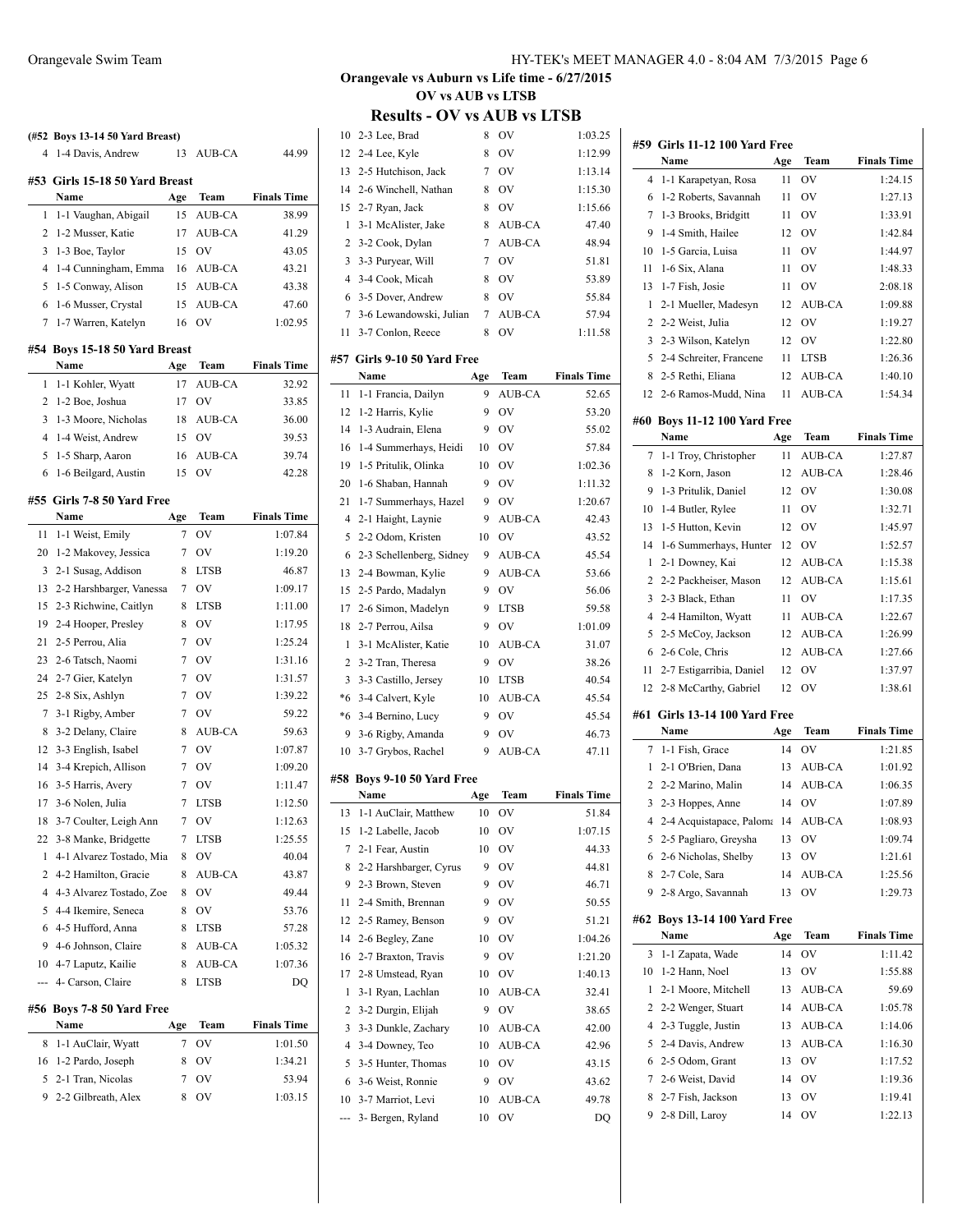|          | #63  Girls 15-18 100 Yard Free<br>Name |           | Team          | <b>Finals Time</b> |
|----------|----------------------------------------|-----------|---------------|--------------------|
| 1        | 1-1 Williams, Alexis                   | Age<br>18 | OV            | 1:01.41            |
| 2        | 1-2 Weist, Christina                   | 18        | <b>OV</b>     | 1:02.08            |
| 3        | 1-3 Debortoli, Natasha                 | 16        | <b>OV</b>     | 1:02.78            |
| 4        | 1-4 Ambrosia, Payton                   | 17        | AUB-CA        | 1:02.96            |
| 5        | 1-5 Barrett, Annie                     | 15        | AUB-CA        | 1:04.65            |
| 6        | 1-6 Boe, Taylor                        | 15        | OV            | 1:11.12            |
| 7        | 1-7 Dean, Sonia                        | 15        | <b>AUB-CA</b> | 1:19.73            |
|          | #64 Boys 15-18 100 Yard Free           |           |               |                    |
|          | Name                                   | Age       | Team          | <b>Finals Time</b> |
| 1        | 1-1 Kosterman, Scott                   | 18        | AUB-CA        | 55.55              |
| 2        | 1-2 Dill, Arthur                       | 15        | OV            | 1:01.42            |
| 3        | 1-3 Sharp, Aaron                       | 16        | AUB-CA        | 1:07.73            |
| 4        | 1-4 Zapata, Jesse                      | 16        | OV            | 1:14.32            |
| 5        | 1-5 Coulter, Joshua                    | 15        | OV            | 1:30.83            |
|          | #65 Girls 7-8 25 Yard Fly<br>Name      | Age       | Team          | <b>Finals Time</b> |
| 6        | 1-1 Packheiser, Breanna                | 8         | <b>AUB-CA</b> | 28.67              |
| 7        | 1-2 Delany, Claire                     | 8         | AUB-CA        | 29.84              |
| 8        | 1-3 Hufford, Anna                      | 8         | <b>LTSB</b>   | 30.14              |
| 9        | 1-4 Harris, Avery                      | 7         | <b>OV</b>     | 42.87              |
|          | 1- Johnson, Claire                     | 8         | AUB-CA        | DQ                 |
| ---      | 1- Schreiter, Diana                    | 8         | <b>LTSB</b>   | DO                 |
|          | 1- Moulton, Elizabeth                  | 7         | AUB-CA        | DQ                 |
| ---      | 1- Perez, Avery                        | 8         | AUB-CA        | DQ                 |
| 1        | 2-1 Hartwick, Sara                     | 8         | <b>OV</b>     | 23.55              |
| 2        | 2-2 Bergen, Kylie                      | 8         | <b>OV</b>     | 24.08              |
| 3        | 2-3 Susag, Addison                     | 8         | <b>LTSB</b>   | 24.09              |
| 4        | 2-4 Sorensen, Madelyn                  | 7         | AUB-CA        | 24.77              |
| 5        | 2-5 Hamilton, Gracie                   | 8         | AUB-CA        | 24.98              |
| 10       | 2-6 Hall, Amara                        | 8         | <b>LTSB</b>   | 51.21              |
| ---      | 2- Schellenberg, Taylor                | 8         | AUB-CA        | DQ                 |
| ---      | 2- Owen, Spring                        | 8         | OV            | DO                 |
|          | #66 Boys 7-8 25 Yard Fly               |           |               |                    |
|          | Name                                   | Age       | Team          | <b>Finals Time</b> |
| 6        | 1-1 Packheiser, Owen                   | 7         | AUB-CA        | 38.25              |
| 1        | 2-1 Lumbert, Kael                      | 8         | AUB-CA        | 20.27              |
| 2        | 2-2 Brooks, Parker                     | 8         | OV            | 26.06              |
| 3        | 2-3 McAlister, Jake                    | 8         | AUB-CA        | 28.73              |
| 4        | 2-4 Camden, Sean                       | 8         | OV            | 35.63              |
| 5        | 2-5 Golden, Nathaniel                  | 8         | OV            | 35.81              |
| ---      | 2- Ragland, Jordan                     | 7         | <b>LTSB</b>   | DQ                 |
| ---      | 2- MacKay, Benjamin                    | 7         | AUB-CA        | DQ                 |
|          | #67 Girls 9-10 25 Yard Fly<br>Name     | Age       | Team          | <b>Finals Time</b> |
| 15       | 1-1 Sample, Hannah                     | 9         | OV            | 32.24              |
|          | 1- Francia, Dailyn                     | 9         | AUB-CA        | DQ                 |
| 3        | 2-1 Haight, Laynie                     | 9         | AUB-CA        | 21.49              |
| 5        | 2-2 Musser, Alicia                     | 10        | AUB-CA        | 23.78              |
| 9        | 2-3 Roberts, Shelbie                   | 9         | OV            | 25.04              |
|          |                                        | 10        | AUB-CA        | 25.41              |
| 10<br>12 | 2-4 Calvert, Kyle<br>2-5 Jenkins, Anna | 9         | ov            |                    |
|          |                                        |           |               | 25.87              |

## **Orangevale vs Auburn vs Life time - 6/27/2015 OV vs AUB vs LTSB**

## **Results - OV vs AUB vs LTSB**

| 13             | 2-6 Roberts, Payton                     | 9        | OV               | 27.00              |
|----------------|-----------------------------------------|----------|------------------|--------------------|
| 14             | 2-7 Moore, Kailee                       | 9        | AUB-CA           | 32.19              |
| ---            | 2- Mottini, Jacquie                     | 9        | <b>LTSB</b>      | DQ                 |
| 1              | 3-1 McAlister, Katie                    | 10       | AUB-CA           | 15.89              |
| 2              | 3-2 Lumbert, Nya                        | 10       | AUB-CA           | 20.12              |
| $\overline{4}$ | 3-3 Tran, Theresa                       | 9        | OV               | 22.19              |
| 6              | 3-4 Schreiter, Jocelyn                  | 10       | <b>LTSB</b>      | 24.31              |
| 7              | 3-5 Bernino, Lucy                       | 9        | <b>OV</b>        | 24.67              |
| 8              | 3-6 Kliewer, Shay                       | 10       | <b>OV</b>        | 24.87              |
| 11             | 3-7 Schellenberg, Sidney                | 9        | AUB-CA           | 25.43              |
| ---            | 3- Hufford, Ashley                      | 9        | LTSB             | DQ                 |
|                | #68 Boys 9-10 25 Yard Fly               |          |                  |                    |
|                | Name                                    | Age      | Team             | <b>Finals Time</b> |
| 5              | 1-1 Bain, Riley                         | 9        | OV               | 25.14              |
| 1              | 2-1 Matista, Matthew                    | 10       | OV               | 17.93              |
| 2              | 2-2 Williams, Cole                      | 10       | OV               | 18.55              |
| 3              | 2-3 Harshbarger, Cyrus                  | 9        | <b>OV</b>        | 23.78              |
| $\overline{4}$ | 2-4 O'Conner, Jack                      | 9        | AUB-CA           | 24.74              |
| 6              | 2-5 Penman, Bode                        | 9        | OV               | 28.14              |
| 7              | 2-6 Dunkle, Zachary                     | 10       | AUB-CA           | 30.66              |
| 8              | 2-7 Kennedy, Gregory                    | 10       | <b>LTSB</b>      | 35.93              |
|                | 2- Hantman, Elijah                      | 10       | AUB-CA           | DO                 |
|                |                                         |          |                  |                    |
|                | #69 Girls 11-12 50 Yard Fly<br>Name     | Age      | Team             | <b>Finals Time</b> |
| 1              | 1-1 Matista, Maryanna                   | 11       | OV               | 41.63              |
| 6              | 1-2 Brown, Sara                         | 11       | OV               | 47.75              |
| 9              | 1-3 Cook, Corrina                       | 12       | OV               | 1:14.17            |
|                | 2-1 Alvarez Tostado, Fior               | 11       | OV               | 42.49              |
|                |                                         |          |                  |                    |
| 2<br>3         |                                         |          |                  |                    |
| $\overline{4}$ | 2-2 Roberts, Savannah                   | 11<br>11 | OV<br>OV         | 45.50              |
| 5              | 2-3 Bernino, Hannah                     | 12       |                  | 45.53              |
| 7              | 2-4 Acquistapace, Isabel                | 11       | AUB-CA<br>AUB-CA | 46.17              |
| 8              | 2-5 Laputz, Annabelle<br>2-6 Caron, Ava | 11       | OV               | 47.88<br>50.25     |
|                |                                         |          |                  |                    |
|                | #70 Boys 11-12 50 Yard Fly              |          |                  |                    |
|                | Name                                    | Age      | Team             | <b>Finals Time</b> |
| $\tau$         | 1-1 Conlon, Riley                       | 11       | OV               | 1:09.93            |
|                | --- 1- Korn, Jason                      | 12       | AUB-CA           | DO                 |
| ---            | 1- Calvert, Kaden                       | 11       | AUB-CA           | DQ                 |
| 1              | 2-1 Packheiser, Mason                   | 12       | AUB-CA           | 40.83              |
| 2              | 2-2 Vaughan, Peter                      | 11       | AUB-CA           | 40.93              |
| 3              | 2-3 Morgan, Eli                         | 11       | AUB-CA           | 44.92              |
| $\overline{4}$ | 2-4 Cahill, Patrick                     | 11       | OV               | 46.08              |
| 5              | 2-5 Scollay, Cody                       | 11       | OV               | 47.26              |
| 6              | 2-6 Warren, Zachary                     | 12       | OV               | 54.70              |
| ---            | 2- Jurado, Diego                        | 11       | AUB-CA           | DQ                 |
| ---            | 2- Troy, Christopher                    | 11       | AUB-CA           | DQ                 |
| #71            | <b>Girls 13-14 50 Yard Fly</b>          |          |                  |                    |
|                | Name                                    | Age      | Team             | <b>Finals Time</b> |
| 8<br>9         | 1-1 Stinson, Amanda                     | 14<br>13 | OV               | 39.90              |
| 1              | 1-2 Coulter, Catherine                  | 13       | OV               | 42.82              |
| 2              | 2-1 O'Brien, Dana<br>2-2 Marino, Malin  | 14       | AUB-CA           | 31.15              |
| 3              | 2-3 Williams-Herron, Sky                | 13       | AUB-CA<br>OV     | 33.80<br>35.51     |
| 4              | 2-4 Huston, Katie                       | 13       | AUB-CA           | 36.03              |

| 5   | 2-5 Hale, Isabella                  | 13    | OV                     | 36.48                  |
|-----|-------------------------------------|-------|------------------------|------------------------|
| 6   | 2-6 Pagliaro, Greysha               | 13    | OV                     | 37.81                  |
| 7   | 2-7 Hardenburgh, Alaina             | 13    | OV                     | 38.35                  |
|     | 2- Delany, Camille                  | 14    | AUB-CA                 | DQ                     |
|     |                                     |       |                        |                        |
| #72 | <b>Boys 13-14 50 Yard Fly</b>       |       |                        |                        |
|     | Name                                | Age   | Team                   | <b>Finals Time</b>     |
| 1   | 1-1 Ryan, Connor                    | 14    | <b>AUB-CA</b>          | 29.33                  |
| 2   | 1-2 Tracy, Caleb                    | 13    | AUB-CA                 | 30.87                  |
| 3   | 1-3 Caron, Reed                     | 14    | OV                     | 31.57                  |
| 4   | 1-4 Wenger, Stuart                  | 14    | AUB-CA                 | 35.65                  |
| 5   | 1-5 Davis, Andrew                   | 13    | <b>AUB-CA</b>          | 45.92                  |
|     | #73  Girls 15-18 50 Yard Fly        |       |                        |                        |
|     | Name                                | Age   | Team                   | <b>Finals Time</b>     |
| 1   | 1-1 Williams, Alexis                | 18    | OV                     | 30.47                  |
| 2   | 1-2 Vaughan, Abigail                | 15    | AUB-CA                 | 31.05                  |
| 3   | 1-3 Barrett, Annie                  | 15    | AUB-CA                 | 32.58                  |
| 4   | 1-4 Musser, Katie                   | 17    | AUB-CA                 | 35.02                  |
| 5   | 1-5 Musser, Crystal                 | 15    | AUB-CA                 | 44.51                  |
| 6   | 1-6 Warren, Katelyn                 | 16    | OV                     | 45.97                  |
|     |                                     |       |                        |                        |
|     | #74  Boys 15-18 50 Yard Fly<br>Name | Age   | Team                   | <b>Finals Time</b>     |
| 1   | 1-1 Moore, Nicholas                 | 18    | AUB-CA                 | 27.99                  |
| 2   | 1-2 Boe, Joshua                     | 17    | OV                     | 28.80                  |
| 3   | 1-3 Kohler, Wyatt                   | 17    | AUB-CA                 |                        |
|     |                                     |       |                        | 31.12                  |
|     |                                     |       |                        |                        |
| 4   | 1-4 Sharp, Aaron                    | 16    | AUB-CA                 | 31.86                  |
| 5   | 1-5 Beilgard, Austin                | 15    | OV                     | 34.41                  |
|     | #75 Girls 7-8 100 Yard Free Relay   |       |                        |                        |
|     | Team                                | Relay |                        | <b>Finals Time</b>     |
| 1   | $1-1$ OV                            |       | A                      | 1:18.81                |
|     | Hartwick, Sara 8                    |       |                        | Alvarez Tostado, Zoe 8 |
|     | Bergen, Kylie 8                     |       |                        | Alvarez Tostado, Mia 8 |
| 2   | 1-2 LTSB                            |       | A                      | 1:32.40                |
|     | Hufford, Anna 8                     |       | Susag, Addison 8       |                        |
|     | Schreiter, Diana 8                  |       | Carson, Claire 8       |                        |
| 3   | 1-3 OV                              |       | B                      | 1:41.83                |
|     | Ikemire, Seneca 8                   |       | Rigby, Amber 7         |                        |
|     | Kaufert, Kolby 7                    |       | Weist, Emily 7         |                        |
|     | 1-4 AUB-CA                          |       | А                      | 1:46.37                |
|     | Sorensen, Madelyn 7                 |       | Schellenberg, Taylor 8 |                        |
|     | Delany, Claire 8                    |       | Hamilton, Gracie 8     |                        |
| 5   | 1-5 AUB-CA                          |       | B                      | 1:55.16                |
|     | Johnson, Claire 8                   |       | Perez, Avery 8         |                        |
|     | Packheiser, Breanna 8               |       | Laputz, Kailie 8       |                        |
| 6   | 1-6 OV                              |       | C                      | 1:59.58                |
|     | English, Isabel 7                   |       |                        | Harshbarger, Vanessa 7 |
|     | Harris, Avery 7                     |       | Coulter, Leigh Ann 7   |                        |
| 7   | $1-7$ OV                            |       | D                      | 2:07.96                |
|     | Hooper, Presley 8                   |       | Krepich, Allison 7     |                        |
|     | Perrou, Alia 7                      |       | Owen, Spring 8         |                        |
| 8   | 1-8 OV                              |       | E                      | 2:46.02                |
|     | Tatsch, Naomi 7                     |       | Six, Ashlyn 7          |                        |
|     | Makovey, Jessica 7                  |       | Gier, Katelyn 7        |                        |